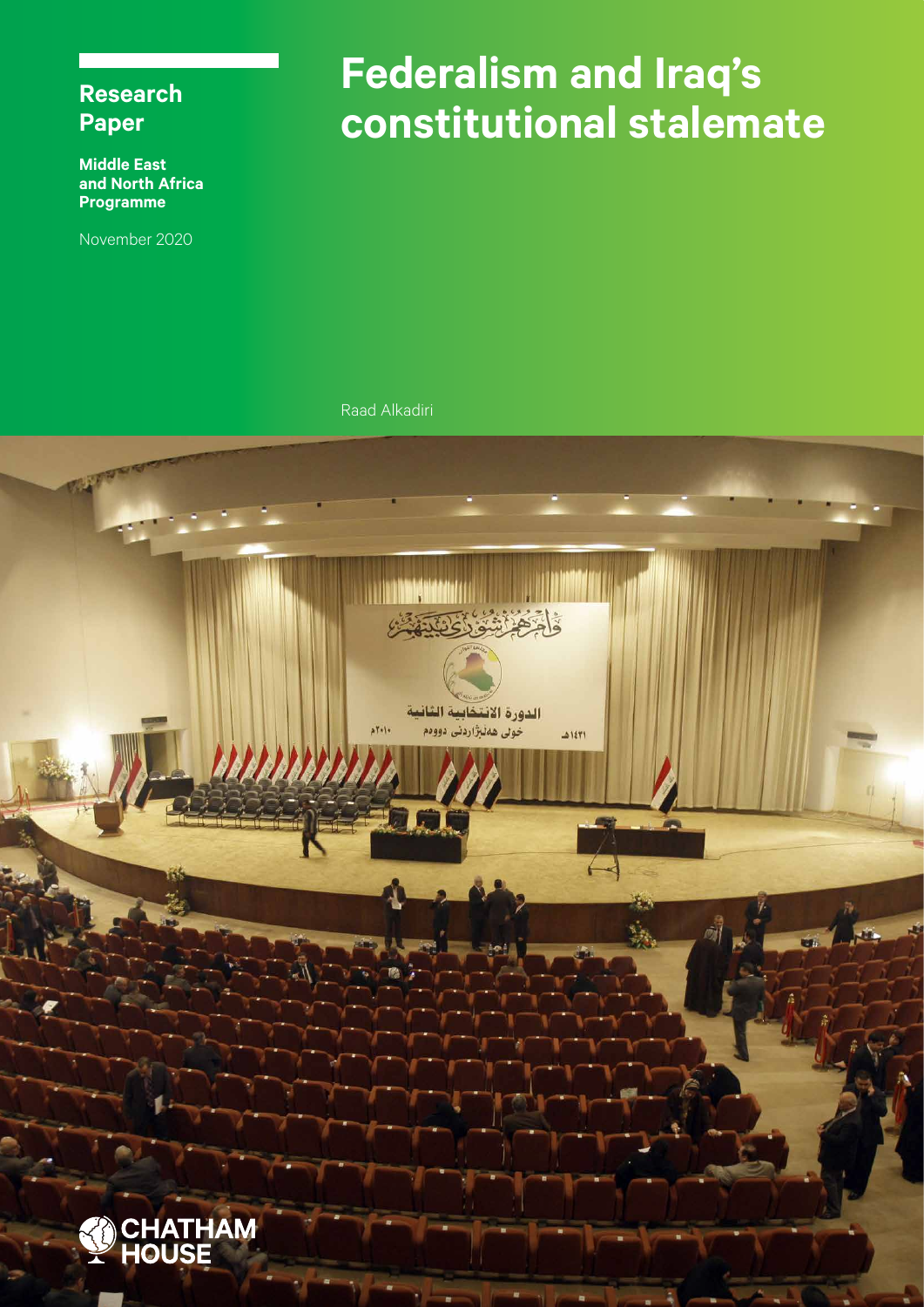**Chatham House, the Royal Institute of International Affairs, is a world-leading policy institute based in London. Our mission is to help governments and societies build a sustainably secure, prosperous and just world.**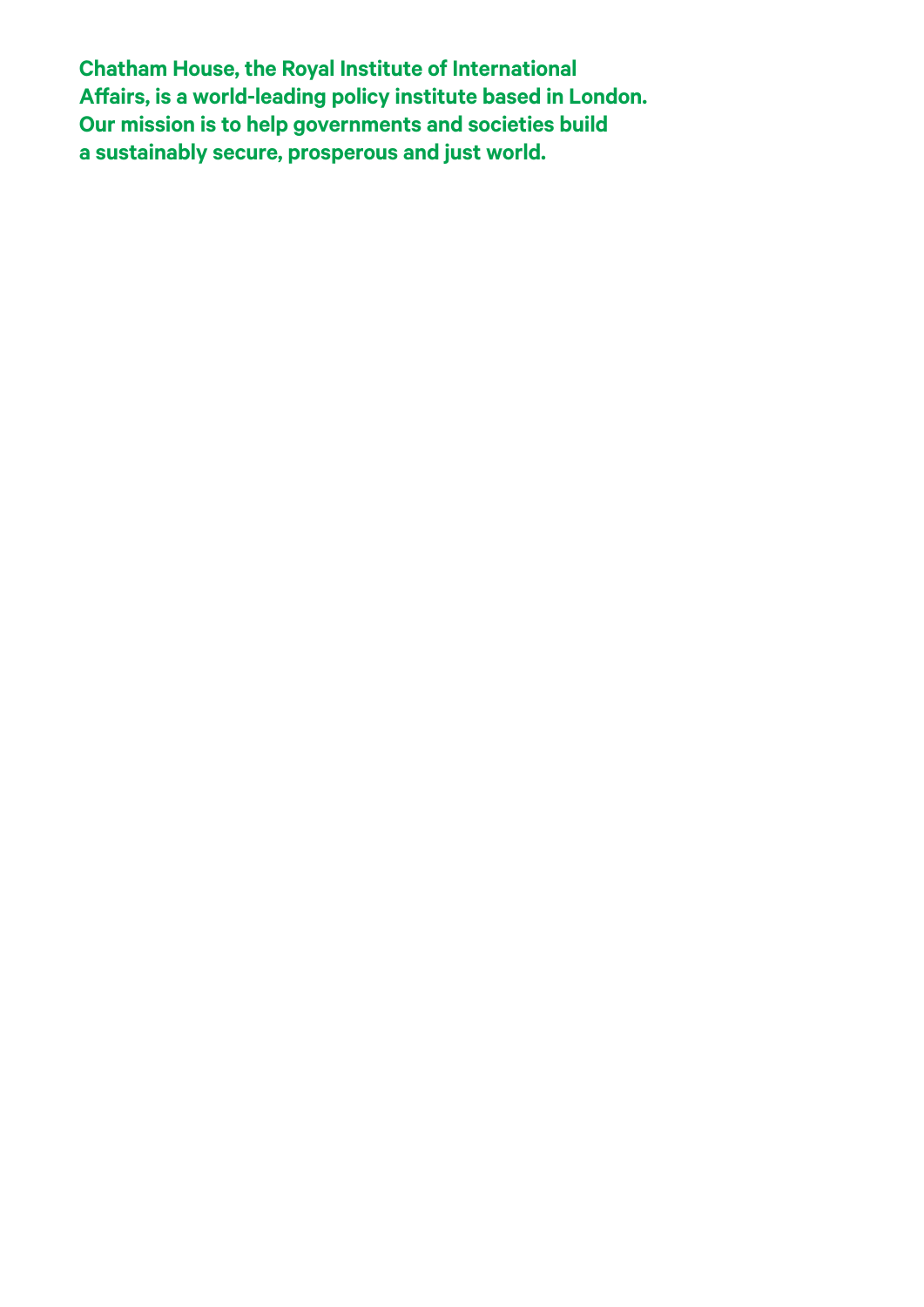#### **Summary**

- **—** The implementation of federalism in Iraq is a divisive political issue that has coloured relations between the central government and both the Kurdistan Regional Government (KRG) and Iraq's individual provinces. The form and substance of power-sharing arrangements, and the extent to which sovereign authority should be devolved, have been in constant dispute since the establishment of the post-2003 state.
- **—** Efforts to implement decentralization measures mandated in the 2005 constitution have been stymied by ambiguities in the document, the need for enabling legislation, and the reluctance of successive federal governments to dilute their power at the expense of the Kurdistan region and the provinces. Attempts to reach a formal agreement on power-sharing between the federal government and the KRG have been further undermined by Erbil's insistence on a maximalist interpretation of the constitution, which Baghdad regards as an existential threat to its authority and to the territorial integrity of the Iraqi state.
- **—** Kurdish resolve to preserve the exceptionalism that the KRG has carved out since 2003 is matched on the federal government side by a determination not to surrender the sovereign authority that it presently enjoys, and – by extension – not to implement the constitution as it is written in any part of Iraq. As the balance of power has shifted over time in favour of the federal government, it has become less willing to compromise or to permit decentralization to the Iraqi provinces under its control. This ensuing impasse has undermined governance nationally, and it has imposed punitive financial and administrative costs at all levels of government.
- **—** The key to a long-term resolution of the federalism question lies in finding a compromise formula that would satisfy the minimum requirements of both the federal government and the KRG, and open the door to decentralization in the rest of Iraq.
- **—** One option is Kurdish independence, but this faces domestic and regional obstacles, including the KRG's fiscal fragility.
- **—** A second, more propitious option, would be to codify the ad hoc but at this point, durable – status-quo arrangements that have emerged as a result of the impasse over power-sharing, and using them as the foundations for a robust power-sharing system. This solution would involve moving away from a zero-sum mindset on both sides, and instead identifying areas of mutual interest and the mechanisms that have facilitated co-existence over the past 17 years. These elements could then be used as the building blocks for a lasting power-sharing formula that would also encourage greater decentralization of authority to Iraqi provinces as well.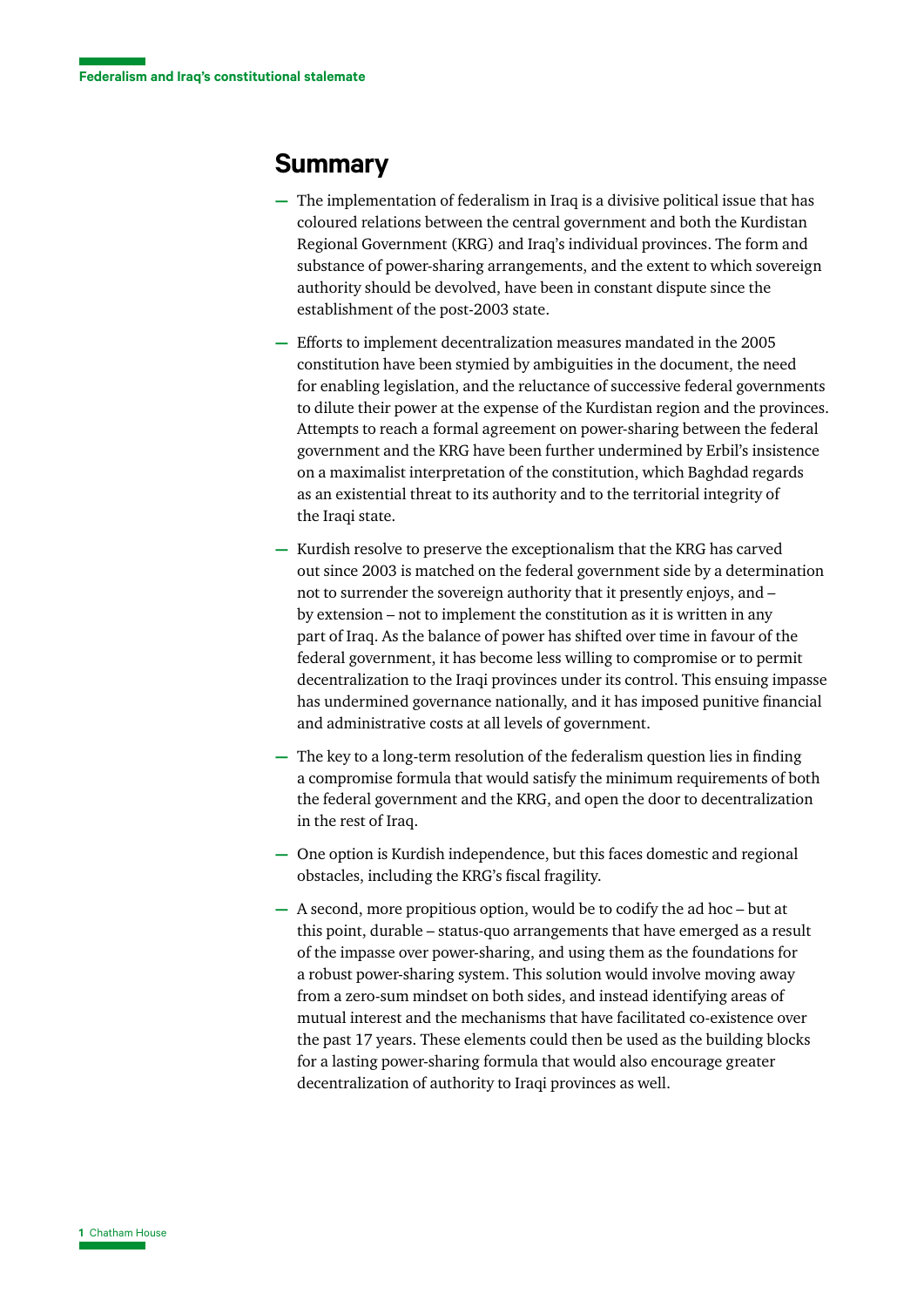#### **Introduction**

Few issues have been as disruptive to Iraqi politics since the establishment of the post-2003 state as the question of federalism. The subject of power-sharing and the relative balance of authority between the federal government and its regional and provincial counterparts has been a source of constant dispute. It has particularly coloured relations between the federal government in Baghdad and the Erbil-based Kurdistan Regional Government (KRG), with both contesting the independent authority claimed by the other. But, in recent years, the question has also affected federal–provincial ties, as the two sides have disagreed over the extent to which administrative, financial and security power should be devolved.

In many ways, the issue is a legacy of history. Federalism was introduced as a model for Iraq by opponents of Saddam Hussein as they organized against his regime after the 1991 Gulf War. Decentralization was regarded by the majority of these groups as a way to avoid a repeat of the tyranny of his government, with its heavily centralized system. But federalism also represented an acknowledgment that Kurdish moves to self-rule after 1991, and the Kurds' historical sense of injustice and insecurity in a Baghdad-run entity, would have to be taken into account in a new Iraqi state.

The main challenge throughout – and the main focus of this paper – has been how to reconcile Kurdish demands for a loose, confederal system where competent authority would largely reside at a sub-national level, with the more limited decentralization envisioned by many non-Kurdish parties, where a government in Baghdad would retain a significant amount of independent sovereign authority. Although the 2005 constitution backed a devolution of powers to regions and provinces along the lines that Kurdish leaders envisaged, flaws in the document and the need for supporting legislation have allowed successive governments in Baghdad to resist limits on the power of the federal government. Meanwhile, efforts to reach a formal compromise between Baghdad and Erbil have failed.

**Although the 2005 constitution backed a devolution of powers to regions and provinces along the lines that Kurdish leaders envisaged, flaws in the document and the need for supporting legislation have allowed successive governments in Baghdad to resist limits on the power of the federal government.**

> This research paper is primarily based on almost two decades of the author's personal engagement and interviews with senior stakeholders as well as a Chatham House nationwide survey. As the paper shows, Kurdish insistence on a maximalist interpretation of the constitution and the federal government's determination to preserve its broad authority in the rest of Iraq has produced an enduring stalemate. This has been characterized by legal uncertainty and repeated political confrontations between Baghdad and Erbil, with the latter veering between efforts to establish the basis for eventual independence and moves to consolidate its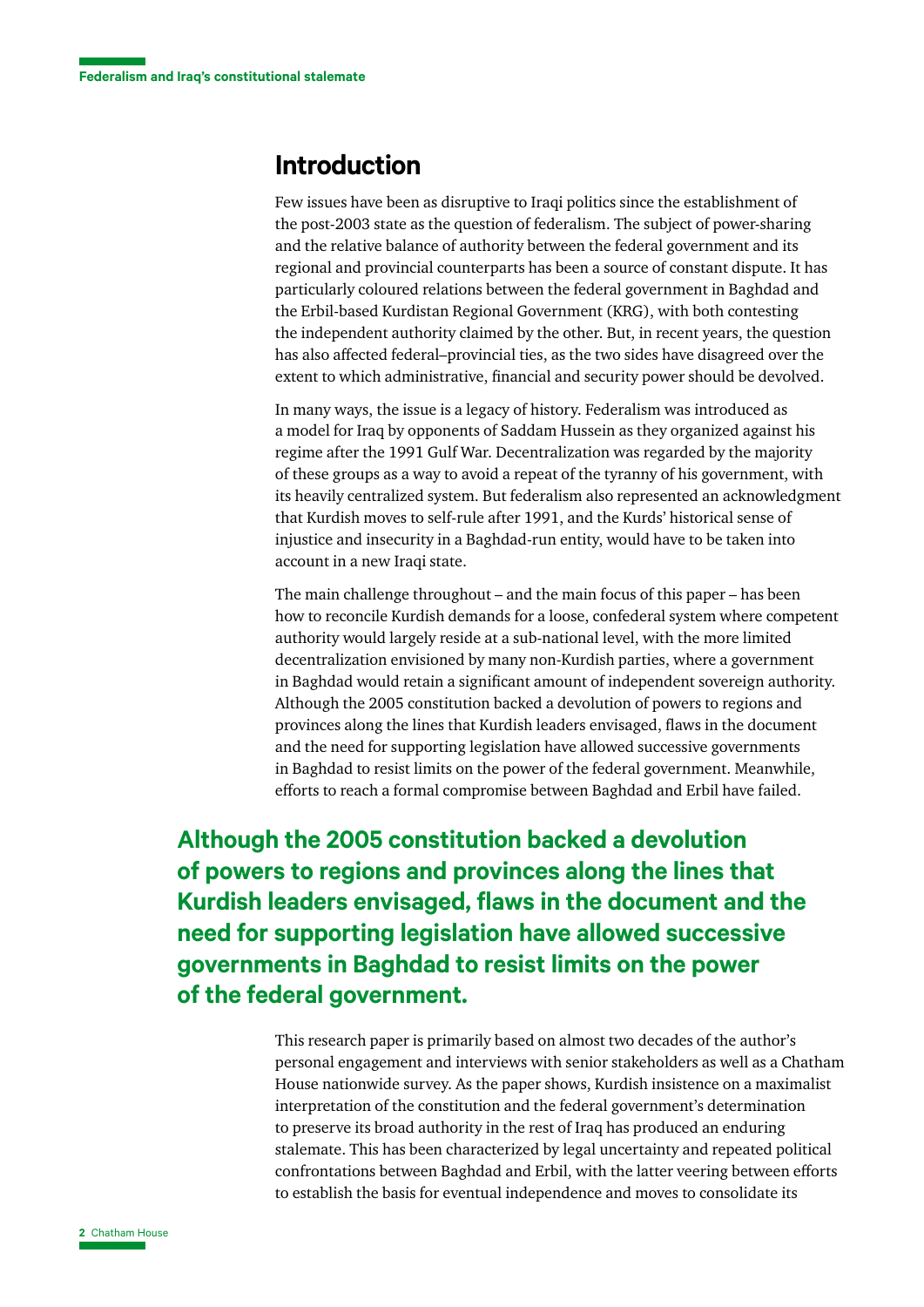position within the Iraqi state. Although circumstances have forced temporary compromises on financial and revenue-sharing mechanisms, both sides – and especially the KRG – have stuck to maximalist demands, even though the lack of political will to agree on a mutually acceptable federalism formula has cost both sides materially.

This paper argues, however, that the status quo that has emerged as a result of this ongoing dispute may offer a long-term solution. The current state of affairs may not be regarded as ideal by any party, and it certainly does not meet the maximalist aspirations of the KRG, but it has also been an enduring compromise. If the de facto arrangements that have evolved over the past 17 years can be codified, institutionalized, and agreed on they may provide a suitable basis for a lasting solution. The financial and political frameworks are not considered ideal by either side. But the blueprint that has been established grants both Erbil and Baghdad their bottom lines: the preservation and reinforcement of KRG self-rule through lasting fiscal arrangements with the federal government; and, the guarantee of Baghdad's uncontested sovereign authority over the rest of Iraq, leaving it to negotiate its own decentralization measures with the provinces, unfettered by KRG concerns.

#### **Ambiguity over federalism since its inception**

Among the many issues that continue to dog Iraqi politics, the question of federalism has perhaps been the most persistent. Even before Saddam Hussein's regime fell in 2003, Iraq's then opposition had laid out the broad contours of decentralized government. Largely at the behest of the two main Kurdish parties, federalism was included as a core tenet of the opposition vision for a new Iraq, beginning with the Salahudin conference in 1992.<sup>1</sup> Indeed, as other Iraqi opposition groups understood it, proposing a federal structure for any post-war order was an essential condition for ensuring that the Kurds – who now enjoyed virtual autonomy as a result of post-Gulf War security and financial arrangements – remained committed to the territorial integrity of the country.2

However, the precise terms of power-sharing and the balance of power between the central and regional governments – and more specifically, between Arab and Kurdish areas of Iraq – were never fully delineated or agreed prior to 2003. That Kurdish autonomy would be preserved was generally accepted. But there were clear differences of opinion within the Iraqi opposition at the time over the form that federalism would take. Proposals ranged from a simple two-way Kurdish–Arab division to the creation of several federal units reflecting either ethno-sectarian

**<sup>1</sup>** See, for example, US Department of State (2002), *The Future of Iraq Project Democratic Principles and Procedures Working Group: Final Report on the Transition to Democracy in Iraq,* Washington DC: Department of State*,*  [https://nsarchive2.gwu.edu/NSAEBB/NSAEBB198/FOI%20Democratic%20Principles.pdf;](https://nsarchive2.gwu.edu/NSAEBB/NSAEBB198/FOI%20Democratic%20Principles.pdf) No author (2002), 'Declaration of the Shia of Iraq', <https://al-bab.com/documents-section/declaration-shia-iraq>. **2** US Department of State (2002), *The Future of Iraq Project Democratic Principles and Procedures Working Group*, p. 91.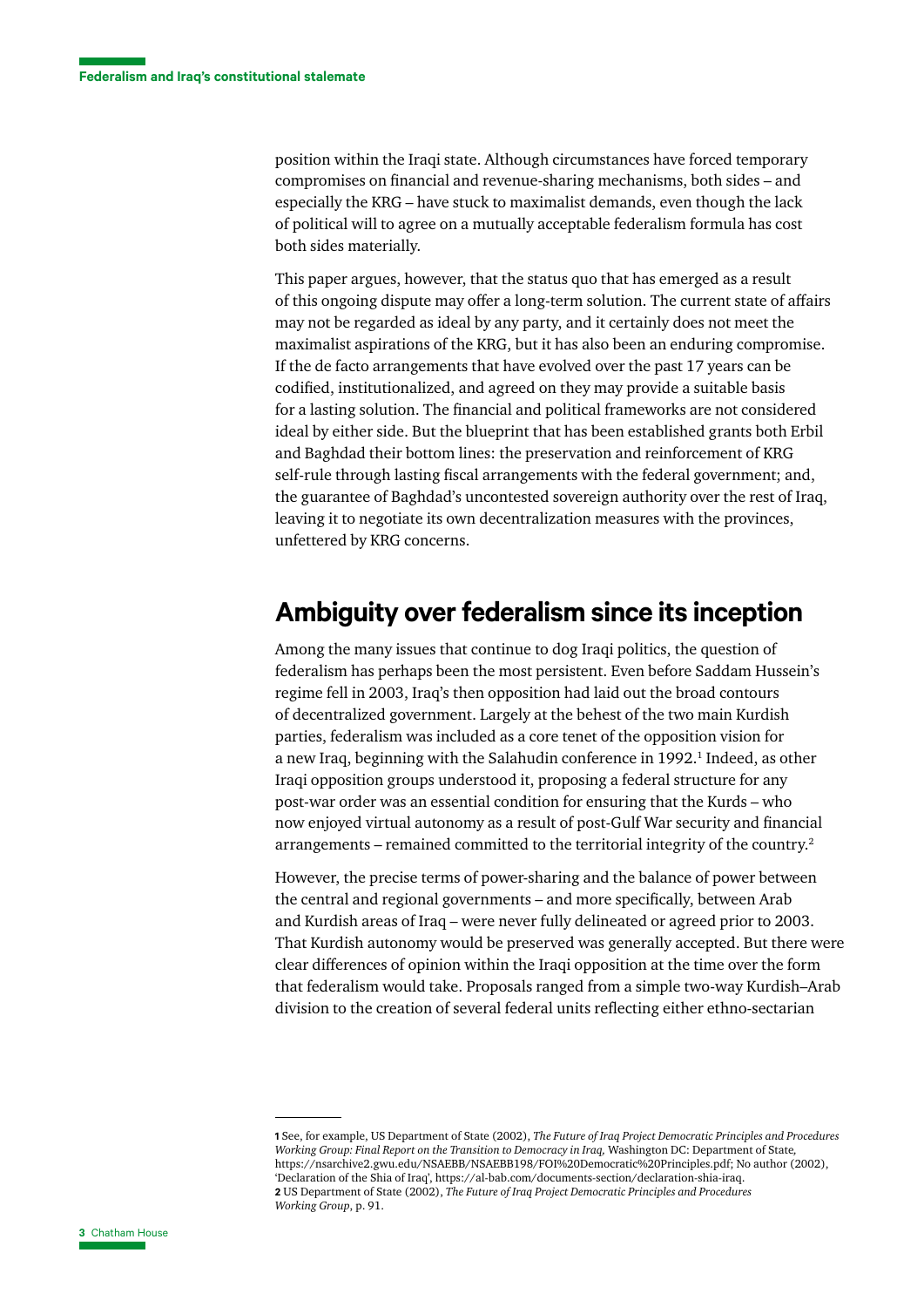divisions or geographic areas. More importantly still, the precise powers that the proposed federal government would enjoy relative to regional ones, and what role Baghdad – the acknowledged federal capital – would play, were never clarified.3

This ambiguity continued into the immediate period after Saddam Hussein was ousted in March 2003. Federalism and decentralization were articles of faith for the US-led Coalition Provisional Authority that governed Iraq in the post-war period, and for the most powerful Iraqi parties that were elevated to governing roles. All of them foresaw long-term threats from restoring a strong central government.4 However, this common purpose masked a continued lack of broad agreement, let alone any consensus, between these groups over the purpose and design of federalism – a situation that set the contours for the dispute over the relative powers of the federal government and the KRG that continues to this day.

The Kurds, despite the significant internal divisions between their two main factions (the Kurdistan Democratic Party (KDP) and the Patriotic Union of Kurdistan (PUK)), presented a powerful and unified front. For them, federalism was not about preserving the cohesion of the Iraqi state, which they considered anachronistic and, at worst, a failed relic of a bygone age of empires.<sup>5</sup> They saw federalism as preserving the autonomy and gains of almost a decade and a half of self-rule since autonomy was seized after the 1991 Gulf War, and as creating the basis for eventually achieving the long-cherished goal of independence when political circumstances permitted. From a Kurdish perspective, they were making significant concessions to be part of a unified state that they would rather not belong to, but of which they had to remain part. That necessity was to some degree due to the absence of any immediate external support for Kurdistan's independence (especially from the US), and to the lack of finances to support independence as meaningful autonomous revenue streams were not available. Federalism for the Kurds was a means to disentangle themselves from Baghdad's control, and to ensure that an Arab majority could never again impose its direct rule on Kurdish areas. As one very senior Kurdish leader put it, 'Iraq is an 80-year failed experiment that should not be repeated'.<sup>6</sup> Consequently, the Kurds sought a formula that linked the Kurdistan region with other parts of Iraq while giving up as little of their hard-won autonomy as possible.

## **The Kurds sought a formula that linked the Kurdistan region with other parts of Iraq while giving up as little of their hard-won autonomy as possible.**

By contrast, the Arab factions and parties were much more divided on the form of (and, in some cases the need for) federalism once Saddam Hussein was removed and the opposition was installed in power. The Islamist Shia factions that were

**4** See, for example, Center for Studies of New Religions (CESNUR) (2004), 'Law of Administration for the State of Iraq for the Transitional Period', Article 4, Turin: CESNUR, [www.cesnur.org/2004/iraq\\_tal.htm;](https://www.cesnur.org/2004/iraq_tal.htm) Alkadiri, R. (2010), 'Oil and the Question of Federalism in Iraq', *International Affairs*, 86(6): pp. 1316–17. **5** Author interviews with senior KRG leaders in Baghdad in 2004 and 2006, and in Erbil in 2009. **6** Author interview with senior Kurdish leader, Baghdad 2006.

**<sup>3</sup>** Ibid., pp. 92–94.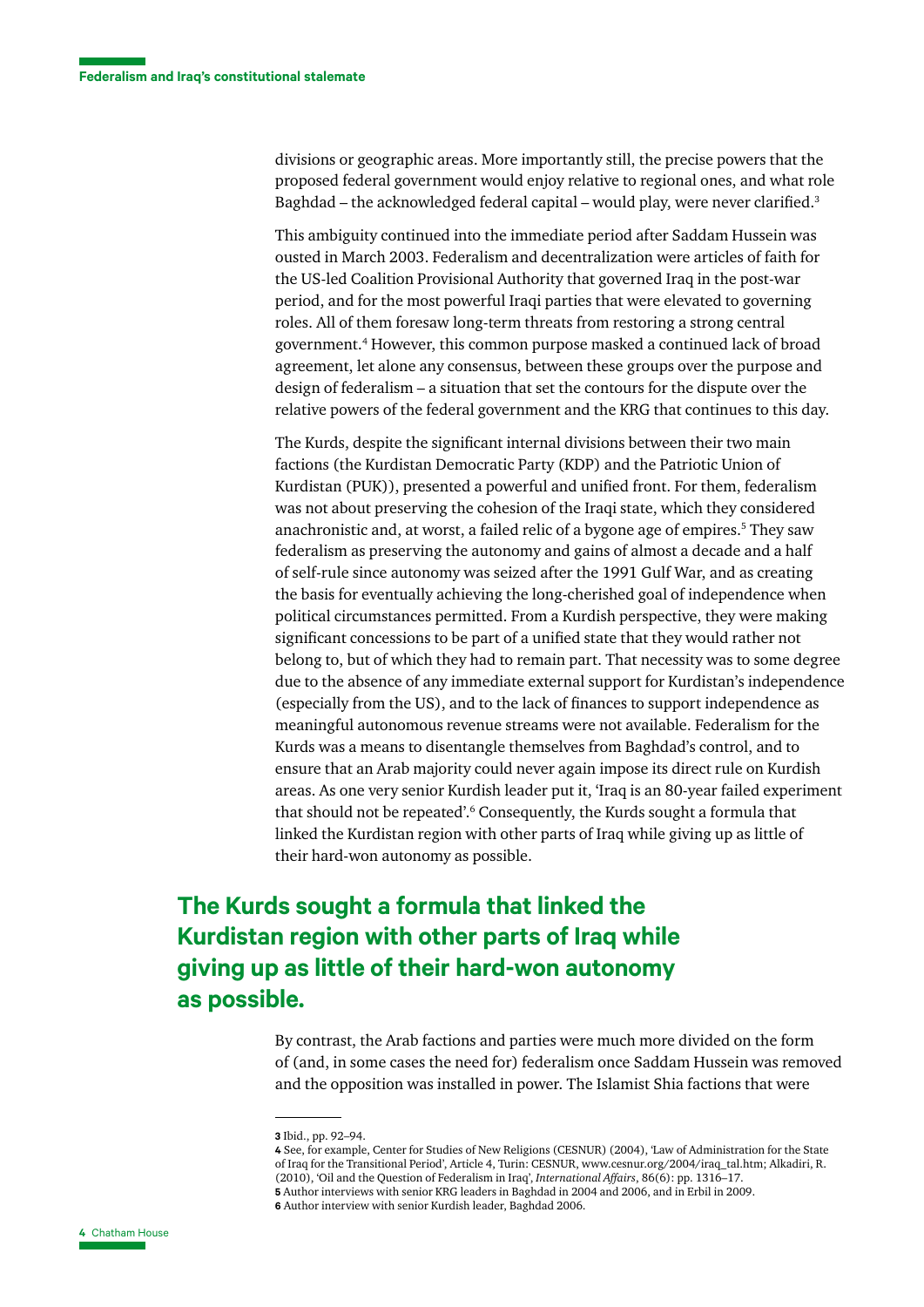most influential in the opposition, and which enjoyed the most influence on the US in the early days of the new state saw federalism as a way to acknowledge Kurdish exceptionalism while preserving a unified state (in which Islamist Shia parties would be ascendant in non-Kurdish areas). The Supreme Council for the Islamic Revolution in Iraq (SCIRI – later named the Islamic Supreme Council of Iraq, ISCI) was the only party that called for the establishment of an ethnic Shia region modelled on the Kurdistan region, which would allow the interests of the Shia umma (community), as one senior leader described it privately, to be protected.<sup>7</sup> Other factions were more ambiguous in their views.<sup>8</sup> The idea of a non-ethno-sectarian, multi-regional structure was briefly revived by a small number of groups. Yet for most, including the Shia clerical establishment in Najaf, federalism – at least the version proposed by the Kurds and SCIRI – was regarded as extreme and a potential threat to Iraq's territorial integrity.<sup>9</sup> While the need for special arrangements for the Kurdish region was accepted, most factions outside the Kurdish–SCIRI nexus supported the type of bi-regional federal system envisaged in the 2002 Declaration of the Shia of Iraq. While this plan supported administrative decentralization throughout the country, it promoted a unitary state in which the government in Baghdad retained authority to govern non-Kurdish provinces that were at least equal in scope to the Kurds' authority over the territory that they controlled.10 This view aligned more closely with Sunni and nationalist parties, which advocated for a centralized state that granted the Kurds autonomy along the lines of the never-implemented 1970 agreement. It was also closer to the opinions of many indigenous Iraqis, who were not part of the former opposition, and therefore, for the most part, not part of the debate.

#### **Problems of a flawed constitutional process**

The balance of power in the early years after Saddam Hussein's fall was heavily weighted in favour of the two main Kurdish parties and SCIRI, and, as such, their view of federalism carried the day. By virtue of their extremely close ties to Washington (which itself strongly backed federalism), both Kurdish parties and SCIRI enjoyed unrivalled influence on US decision-making and, therefore, on the process of reinventing the Iraqi state that US officials were leading. Nowhere was this clearer or more consequential than in the drafting of the 2005 constitution, which in many ways amounted to a trilateral negotiation between the US, the two Kurdish parties and SCIRI. (As the nominal leader of the Islamist-Shia United Iraqi Alliance, SCIRI was effectively accepted by Washington as the legitimate representative of Iraq's Shia majority.)<sup>11</sup> The views and concerns of other powerful constituencies, including the then prime minister

**<sup>7</sup>** Author interview with senior SCIRI leader, Baghdad, April 2005. While the idea of a multi-province Shia region did not garner significant popular support, SCIRI leaders in Baghdad continued to promote the notion until 2008–09.

**<sup>8</sup>** Allawi, A. (2007), *The Occupation of Iraq: Winning the War, Losing the Peace*, Yale: Yale University Press, pp. 397 and 408–10; Morrow, J. (2006), *Weak Viability: The Iraqi Federal State and the Constitutional Amendment Process*, US Institute for Peace Special Report, p. 8; Alkadiri (2010), 'Oil and the Question of Federalism', pp. 1317–19. **9** Author interview with Grand Ayatollah Ali al-Sistani representative, Basra, April 2005; interview with senior Dawa official, Baghdad, April 2005.

**<sup>10</sup>** No author (2002), 'Declaration of the Shia of Iraq'.

**<sup>11</sup>** Kane, S., Hiltermann, J. and Alkadiri, R. (2012), 'Iraq's Federalism Quandary', *The National Interest* 118, pp. 23–24; Alkadiri (2010), 'Oil and the Question of Federalism', p. 1318.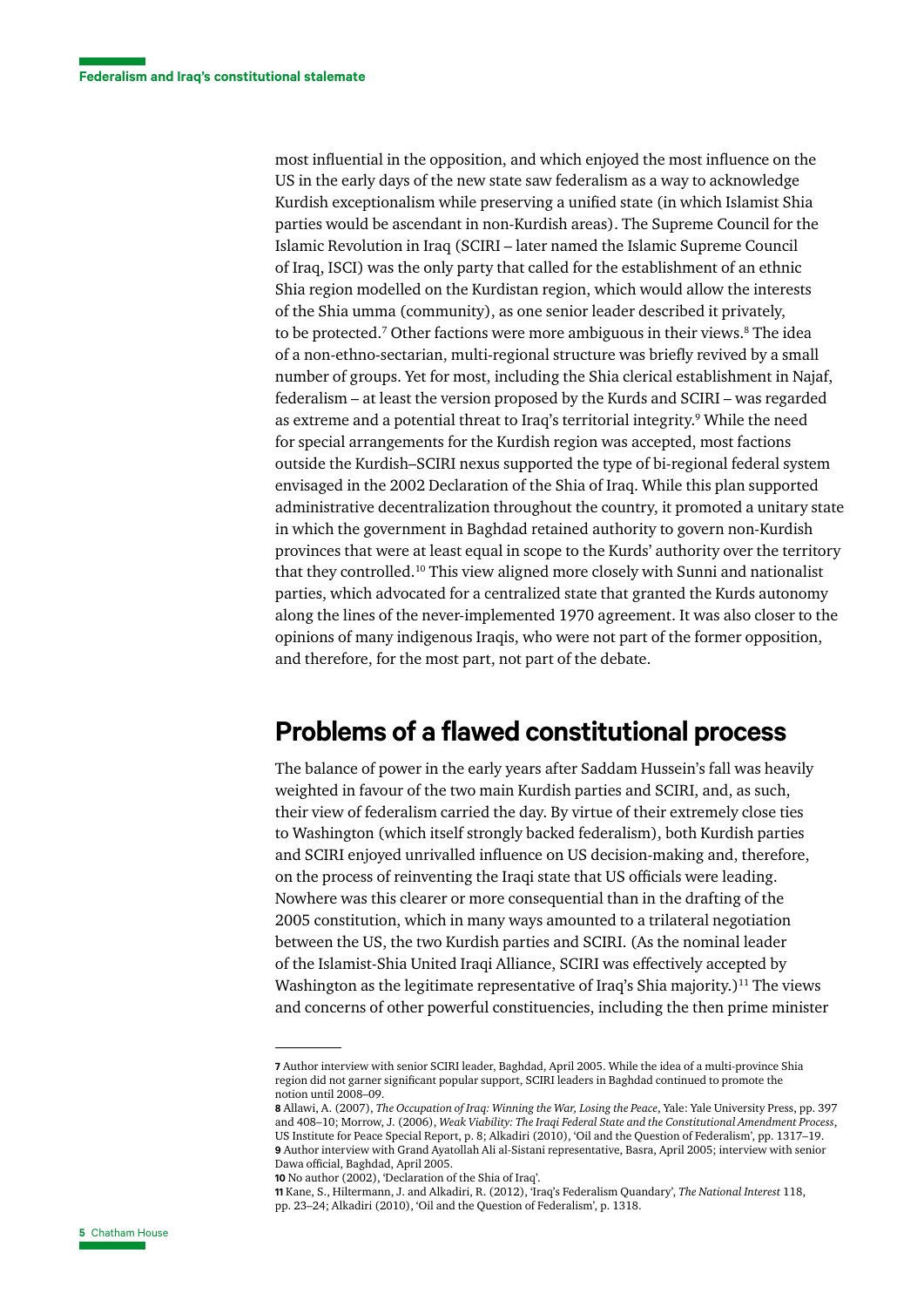and the Shia clerical establishment in Najaf, not to mention other factions and local groups, were often disregarded as the three main parties to the talks crafted a document that leaned heavily towards establishing a state with a federal government that was weak and enjoyed very specific, limited authorities.12 In other words, the eventual text of the constitution provided the legal basis for an almost confederal arrangement that the Kurds and SCIRI advocated.13

However, two major political flaws in the 2005 constitution ensured that it did not settle the debate over federalism at the time. First, divisions over hydrocarbon-resource ownership (one of the most contentious issues) were papered over, leaving unresolved the critical question of competent authority to develop oil and gas deposits and, more importantly, to collect the revenue from their sale. All Iraqi factions recognized that oil equalled money and that money equalled power. That fact perpetuated the dispute as no side was willing to make a compromise that would weaken their own authority.14

Second, the constitution left the implementation of federal powers dependent on the passage of additional legislation in the Council of Representatives (CoR) after the text was ratified by a national referendum in 2005. Although Washington and its Iraqi allies tried to adopt the same approach to drafting the laws as they did when writing the constitution, the need to legislate through the CoR allowed some of the most contentious disputes about the role of the federal government (including revenue-sharing and oil sector management) to be revisited. It also facilitated intervention by other mainstream parties – including key Islamist Shia ones – that opposed the loose and expansive federal formula that the constitution articulated. True, the constitutional text was approved by a majority in the referendum, but this backing had as much to do with the determination of the main Islamist Shia political parties, and significant parts of Iraq's Shia community at large, to consolidate their post-war political ascendency in the areas of Iraq not controlled by the KRG. They believed that some form of federalism served their purpose, but not necessarily the loose federalism articulated in the constitution.15 As the balance of power among the different factions that made up the Islamist Shia political bloc shifted increasingly away from SCIRI, other interpretations of federalism gained political ascendance (a factor that led to SCIRI's drubbing in the 2009 provincial council elections, and its subsequent disavowal of loose federalism).<sup>16</sup>

**<sup>12</sup>** See comments by Laith Kubba, in the proceedings of the discussion 'Countdown to a Constitution: Iraqis Debate their Country's Future', Center for American Progress, 21 March 2005, [www.google.com/url?sa=t&rct](https://www.google.com/url?sa=t&rct=j&q=&esrc=s&source=web&cd=&ved=2ahUKEwifjsTOpKPsAhVlZTUKHeHVCSEQFjACegQIBBAC&url=https%3A%2F%2Fwww.americanprogress.org%2Fevents%2F2005%2F03%2F22%2F16280%2Fcountdown-to-constitution%2F&usg=AOvVaw2fPos4SyrZgZgLNVO_oTXU) [=j&q=&esrc=s&source=web&cd=&ved=2ahUKEwifjsTOpKPsAhVlZTUKHeHVCSEQFjACegQIBBAC&url=](https://www.google.com/url?sa=t&rct=j&q=&esrc=s&source=web&cd=&ved=2ahUKEwifjsTOpKPsAhVlZTUKHeHVCSEQFjACegQIBBAC&url=https%3A%2F%2Fwww.americanprogress.org%2Fevents%2F2005%2F03%2F22%2F16280%2Fcountdown-to-constitution%2F&usg=AOvVaw2fPos4SyrZgZgLNVO_oTXU) [https%3A%2F%2Fwwwamericanprogress.org%2Fevents%2F2005%2F03%2F22%2F16280%2Fcountdown-to](https://www.google.com/url?sa=t&rct=j&q=&esrc=s&source=web&cd=&ved=2ahUKEwifjsTOpKPsAhVlZTUKHeHVCSEQFjACegQIBBAC&url=https%3A%2F%2Fwww.americanprogress.org%2Fevents%2F2005%2F03%2F22%2F16280%2Fcountdown-to-constitution%2F&usg=AOvVaw2fPos4SyrZgZgLNVO_oTXU)[constitution%2F&usg=AOvVaw2fPos4SyrZgZgLNVO\\_oTXU.](https://www.google.com/url?sa=t&rct=j&q=&esrc=s&source=web&cd=&ved=2ahUKEwifjsTOpKPsAhVlZTUKHeHVCSEQFjACegQIBBAC&url=https%3A%2F%2Fwww.americanprogress.org%2Fevents%2F2005%2F03%2F22%2F16280%2Fcountdown-to-constitution%2F&usg=AOvVaw2fPos4SyrZgZgLNVO_oTXU) In an interview with one of Grand Ayatollah Ali al-Sistani's representatives prior to passage of the constitution, he said that the threat that the federalism formula being negotiated represented to the territorial integrity of the Iraqi state outweighed its benefits to Iraq's Shia (author interview Basra, April 2005).

**<sup>13</sup>** Morrow (2006), *Weak Viability*, pp. 3–4. For the text of the 2005 Iraqi constitution, see Republic of Iraq government (2005), *Iraqi Constitution*, [http://aceproject.org/ero-en/regions/mideast/IQ/Full%20Text%20](http://aceproject.org/ero-en/regions/mideast/IQ/Full%20Text%20of%20Iraqi%20Constitution.pdf/view) [of%20Iraqi%20Constitution.pdf/view](http://aceproject.org/ero-en/regions/mideast/IQ/Full%20Text%20of%20Iraqi%20Constitution.pdf/view).

**<sup>14</sup>** See, for example, Allawi (2007), *The Occupation of Iraq*, pp. 414–15; Alkadiri, R. (2016), 'Analyzing the hydrocarbon dispute between the Federal Government and the KRG', Al-Bayan Center Paper, Baghdad: Al-Bayan Center, [www.bayancenter.org/en/wp-content/uploads/2016/10/e6543523..pdf](https://www.bayancenter.org/en/wp-content/uploads/2016/10/e6543523..pdf). **15** Interview with Grand Ayatollah Ali al-Sistani representative, Basra, April 2005.

**<sup>16</sup>** Author interview with senior SCIRI official, Washington DC, February 2010.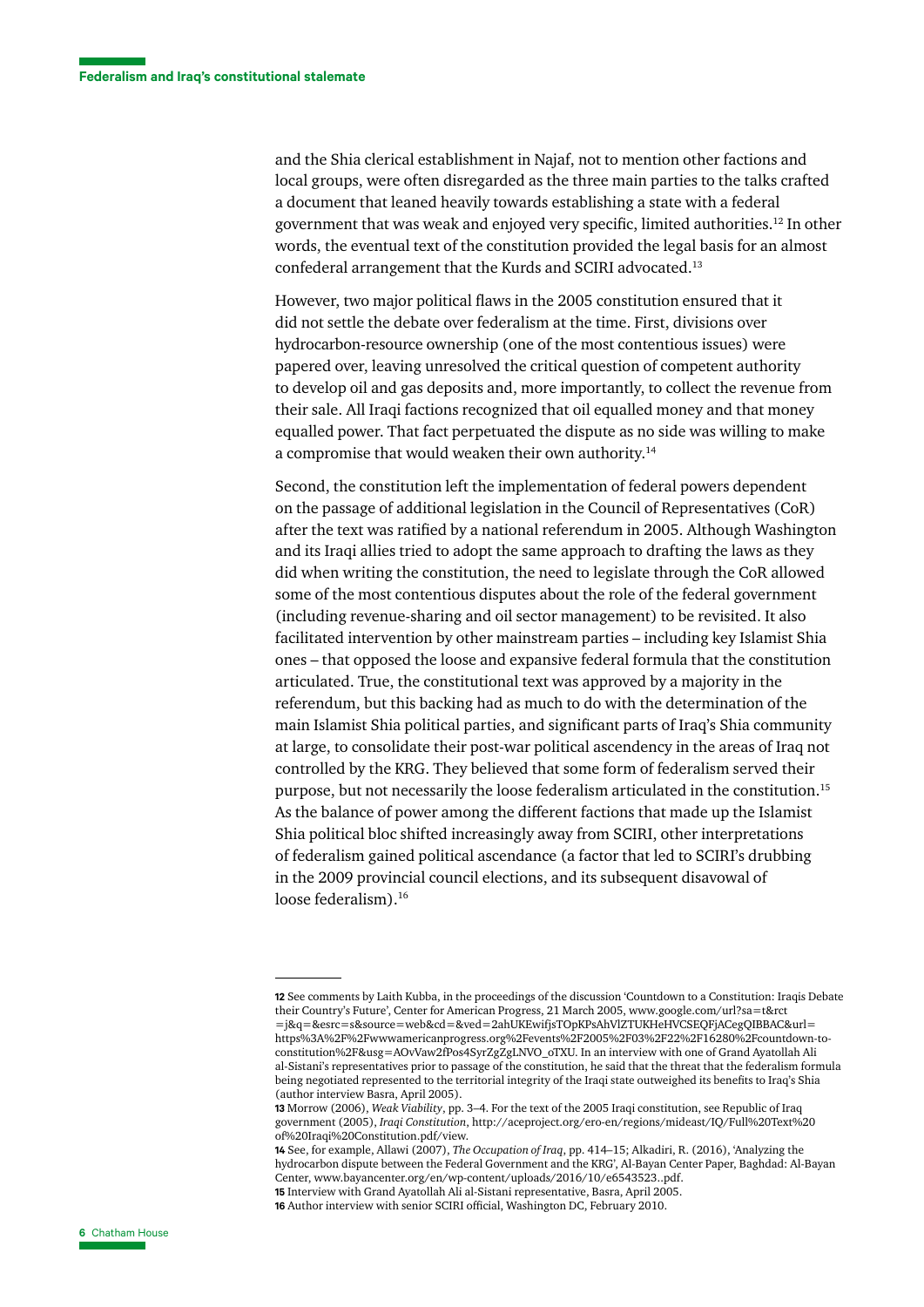As a result, the issue of Baghdad's powers quickly became a partisan one between the KRG, which demanded devolution according to the constitution, and political leaders in the capital – particularly the dominant Dawa faction that wanted to consolidate their newly acquired power at the helm of the federal government. That faction also saw any effort to eviscerate Baghdad's authority (as the Kurdish/ SCIRI-supported draft laws did) as an existential threat to their interests and to the territorial integrity of the Iraqi state.17 While the constitution mandated that power be decentralized to the provinces, where regions did not exist, except in the narrow areas specified in the document, national leaders – Shia in particular – fought to preserve Baghdad's competent authority instead. As a result, almost from the outset, Kurdish efforts to protect their long-term security and interests, by insisting on the full implementation of the constitution and passage of associated legislation, clashed directly with attempts by national leaders, particularly Islamist Shia ones, to consolidate their power by blocking change.

# **Conflict and overreach**

The period 2003–08 represented the zenith of Kurdish power in Baghdad.<sup>18</sup> With the rest of Iraq mired in civil war and institutional confusion, non-Kurdish leaders, Islamist Shia ones included, had little capacity to present a coherent alternative vision or to find a counterbalance to Kurdish demands.19 At the same time, US power in the country was at its apex, and Erbil benefited from a benevolent US that was willing to pressure Baghdad to acquiesce to legislation that would reinforce a Kurdish vision of federalism.

However, this imbalance led to Kurdish overreach as Erbil pursued a maximalist agenda designed to enhance their autonomy, expand their control in disputed territories, and create the foundations for eventual independence if the opportunity presented itself. Faced with Arab-Iraqi partners who for the most part rejected the establishment of an ethno-sectarian-based confederal system in Iraq with a weak federal capital, Kurdish leaders refused to budge. They rejected any proposed amendments to the constitution or legislation that would alter the federalism formula, insisting instead on its literal interpretation and legislative proposals designed to reduce significantly Baghdad's fiscal and legal powers. Erbil also pushed ahead with controversial efforts to develop independently Kurdistan's oil and gas sector despite vociferous objections from Baghdad. But in doing so, Kurdish leaders fuelled antagonism and fear among the Islamist Shia parties, especially the Dawa party, which came to dominate the government in Baghdad and which increasingly supported a pre-eminent federal government role. With SCIRI's power in demise as a result of opposition to its political vision

**<sup>17</sup>** Kane et al. (2012), 'Iraq's Federalism Quandary', pp. 21–24.

**<sup>18</sup>** Bartu, P. (2010), 'Wrestling with the Integrity of a Nation: The Disputed Internal Boundaries in Iraq', *International Affairs*, 86(6): p. 1333.

**<sup>19</sup>** One of the very few exceptions was the 'Perspective and Principles of Governance in Iraq', allegedly written by the SCIRI senior official Adel Abd al-Madhi in September 2005, which aligned closely with the Kurdish vision for Iraq. Cited in Allawi (2007), *The Occupation of Iraq*, pp. 437–38.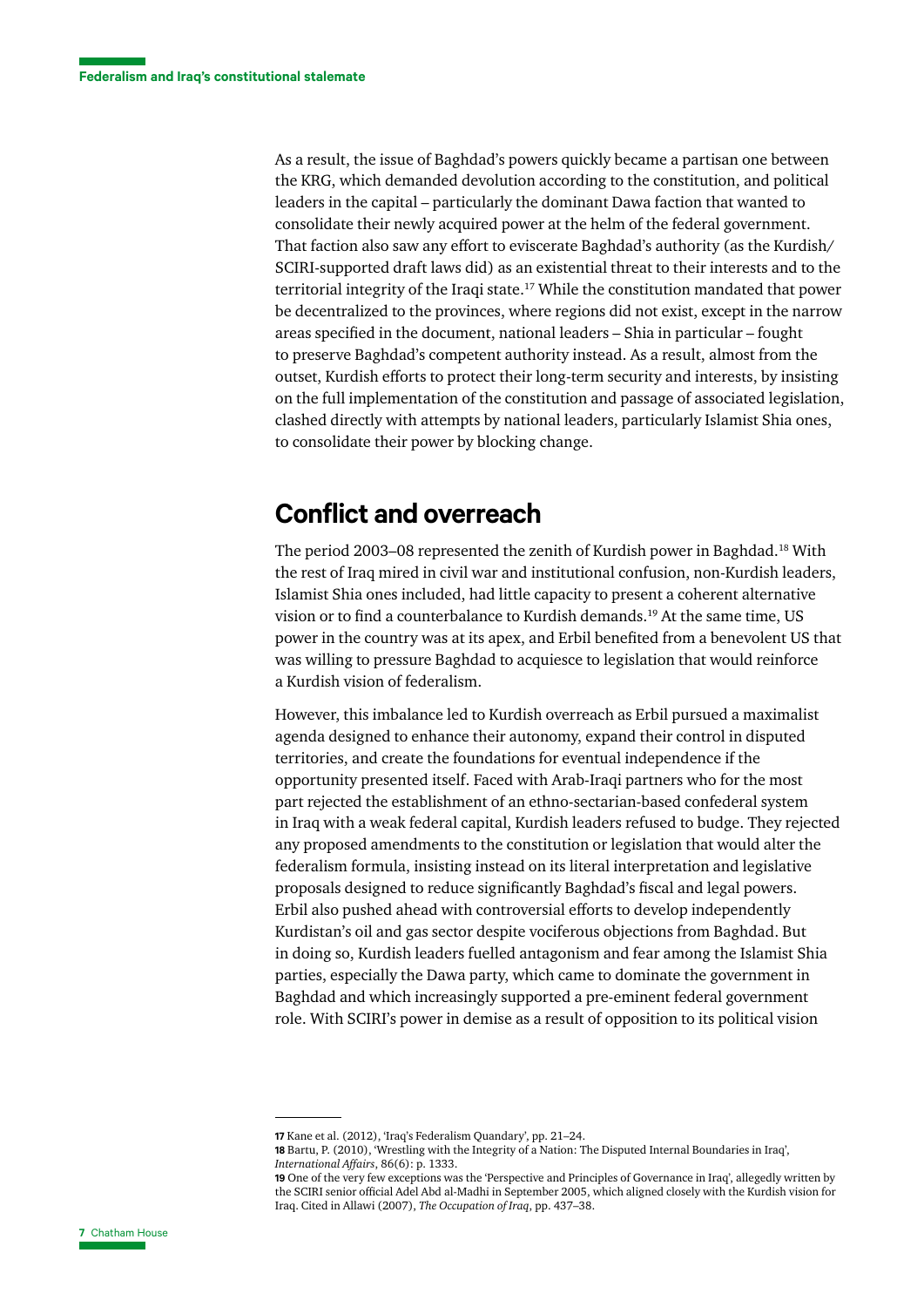and Washington's waning ability to dictate policy in Iraq, the prospects of federal-related legislation being passed in the CoR were effectively scuppered as no broad consensus could be reached in support of it.<sup>20</sup>

The result has been essentially a stalemate since 2008, as the Kurds have gradually lost their upper hand in the face of a more effective and coherent Shia-dominated federal government, which is determined to preserve its power and authority. With the exception of a brief period just after the offensive by Islamic State of Iraq and Syria (ISIS) into northwest Iraq in 2014, Baghdad has been able to resist repeated Kurdish efforts to force it to cede competent authority in line with the constitution. The KRG has managed to protect the additional autonomy that it gained in the years immediately after the fall of Saddam Hussein, allowing it to govern the Kurdistan region independently and to build on earlier momentum to expand its autonomous authority over areas such as the local oil and gas sector. But Erbil has not been able to force Baghdad to make meaningful concessions on federalism, such as allowing the creation of new regions, or to pass federalism-related legislation on revenue-sharing and hydrocarbon management through the CoR.21

The shifting balance of power in Baghdad's favour has meant that, over time, the prospects of constraining the federal government's authority in line with constitutional strictures have faded. This fact has not stopped the KRG from insisting that the constitution remains the only basis for resolving the myriad of disputes that it has with Baghdad. But this intransigence, combined with Erbil's proclivity to enhance its autonomy at the federal government's expense at every opportunity, has had significant political repercussions for Iraqi stability and the Kurdistan region's long-term interests.

These have been particularly evident in three key areas: national power-sharing; national revenue-sharing; and territorial control. Over the years since Saddam Hussein's ouster, the KRG has established a state within a state in Iraq that denies Baghdad's authority, and which claims a degree of autonomy in some areas, such as financial management and foreign relations, that exceeds the mandate of the constitution. In the process, the KRG has made the debate over federalism less about the best form of governance in Iraq and more about its own attempts to enhance its autonomy at Baghdad's expense, and to create the foundations for eventual independence if the opportunity arises. But in doing so, the Kurdish parties, individually and collectively, have gradually sacrificed their influence at a federal government level. Growing divisions between the main Kurdish factions have undermined their collective influence. They have gone from being perennial kingmakers to more marginal players in federal affairs, with their political and legislative preferences – including on issues as vital as the federal budget – being increasingly ignored by other factions.<sup>22</sup> As was demonstrated during the efforts to form a government in the spring of 2020, Erbil can still influence the political process when it is given an opportunity to do so. However, the effective veto once

**<sup>20</sup>** Alkadiri (2016), 'Analyzing the hydrocarbon dispute between the Federal Government and the KRG', p. 8. **21** International Crisis Group (ICG) (2009), *Iraq and the Kurds: Trouble Along the Trigger Line*, New York: ICG, pp. 1–3, [www.crisisgroup.org/middle-east-north-africa/gulf-and-arabian-peninsula/iraq/iraq-and-kurds](https://www.crisisgroup.org/middle-east-north-africa/gulf-and-arabian-peninsula/iraq/iraq-and-kurds-trouble-along-trigger-line)[trouble-along-trigger-line;](https://www.crisisgroup.org/middle-east-north-africa/gulf-and-arabian-peninsula/iraq/iraq-and-kurds-trouble-along-trigger-line) Romano, D. (2010), 'Iraqi Kurdistan: Challenges of Autonomy in the Wake of the US Withdrawal', *International Affairs* 86(6): p. 1346.

**<sup>22</sup>** Hameed, S. and Rasheed, A. (2016), 'Iraqi finance minister sacked, risking economic fallout', Reuters, 21 September, [https://uk.reuters.com/article/uk-mideast-crisis-iraq-politics-idUKKCN11R1DP.](https://uk.reuters.com/article/uk-mideast-crisis-iraq-politics-idUKKCN11R1DP)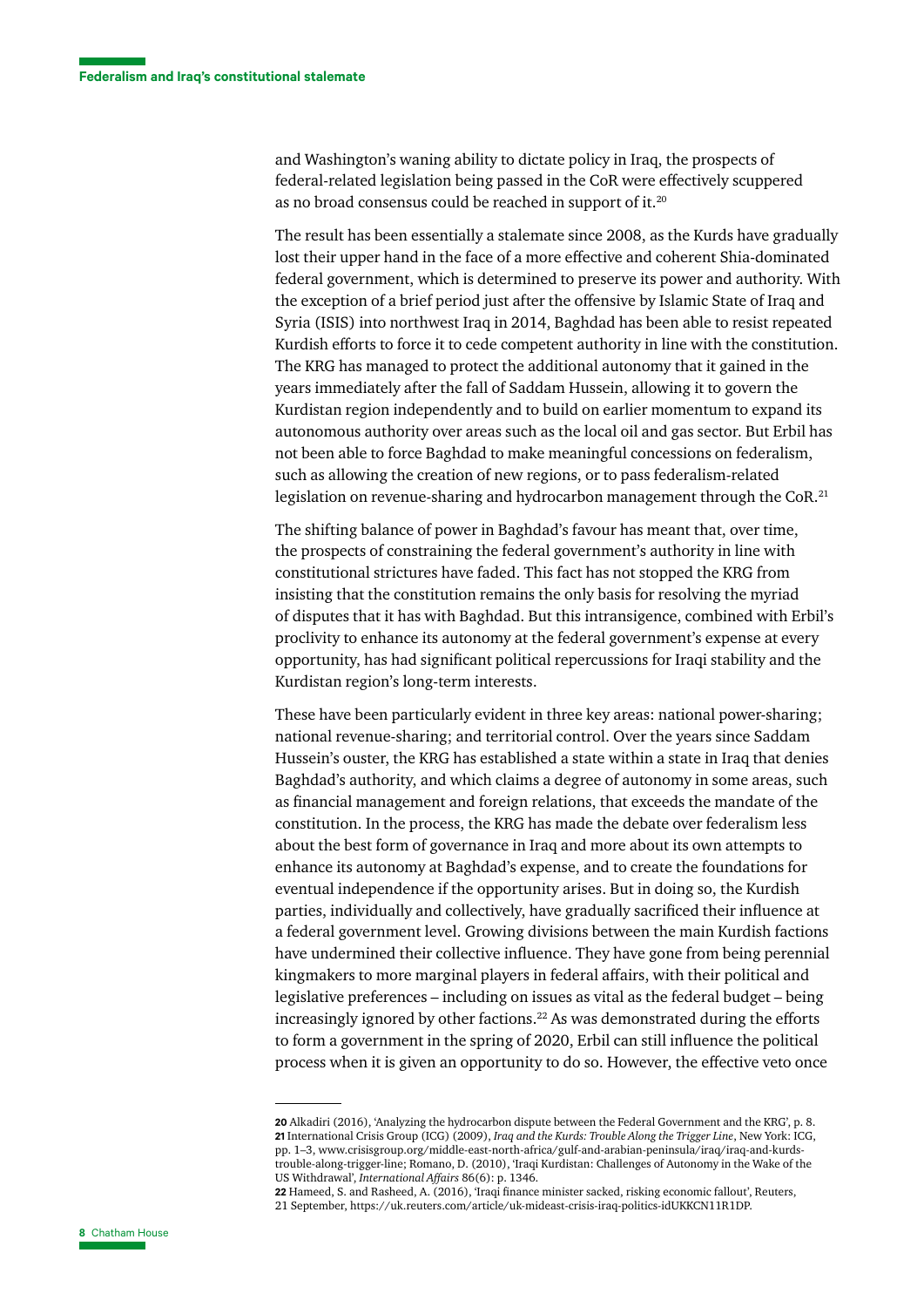enjoyed by Kurdish factions in Baghdad no longer applies. Meanwhile, staunch Kurdish support for the ethno-sectarian system that has shaped post-war Iraqi politics has put the Kurdish parties and the KRG at odds with much popular sentiment outside Kurdistan, and with the more issue-based alliances and concerns that have characterized the CoR and the politics outside the Kurdistan region over the past few years. A recent 2020 Chatham House opinion poll of more than 1,200 Iraqis in 10 provinces found that a significant majority of Iraqis outside of the KRG support federal control over hydrocarbons, budgets, security and foreign affairs.<sup>23</sup>

The erosion of Kurdish influence at the federal level has had material consequences – seen not least in the struggle that Erbil has faced since 2013 to secure the disbursement of federal revenue to the region. The KRG's repeated insistence on a long-term revenue-sharing formula that deprives Baghdad of any effective fiscal and monetary authority, and instead makes the federal government little more than a distributive node, has effectively stymied any meaningful progress towards a revenue-sharing deal or passage of revenue-sharing legislation.<sup>24</sup> For a majority of the other factions in the federal government, including the Islamist Shia parties that dominate it, this formula is a non-starter. The KRG's determination to develop the region's hydrocarbon resources as an independent source of revenue has further reduced the appetite at a federal level for a compromise. To leaders in Baghdad, Erbil's persistent unwillingness to honour the terms of oil-for-revenue deals in successive budgets since 2015 by instead prioritizing Kurdistan's own revenue needs and autonomy concerns points to a 'what's mine is mine; what's yours is mine' mentality, and betrays a wilful ignorance on the part of the Kurds to the political implications of any revenue deal that appears to reward one part of Iraq more than others.

**The erosion of Kurdish influence at the federal level has had material consequences – seen not least in the struggle that Erbil has faced since 2013 to secure the disbursement of federal revenue to the region.**

> But the failure to find a workable compromise has come at a heavy financial price for Kurdistan. It is not simply that Baghdad has, due to ongoing disputes over oil sector management and export mandates, refused to disburse revenue on repeated occasions, even when federal coffers have benefited from higher oil prices. (This was the case in 2014, when no budget was passed and no transfers

**<sup>23</sup>** Chatham House poll, July 2020. The provinces polled were Anbar, Basra, Baghdad, Diyala, Erbil, Hilla, Kirkuk, Mosul, Najaf, and Sulaimaniyah. Asked where decision-making authority should lie, 84.8 per cent believed that foreign affairs should be at the federal level, 82.7 per cent thought this for budget allocation, 74.3 per cent for oil and gas, and 65.2 per cent for security. Of the provinces polled, only Erbil diverged from this pattern of public support for federal government authority.

**<sup>24</sup>** Alkadiri (2010), 'Oil and the Question of Federalism', p. 1321; author interviews with US State Department officials, June 2007. The draft of the revenue-sharing law was never formally published, and a copy that was posted on the KRG's official website has since been removed.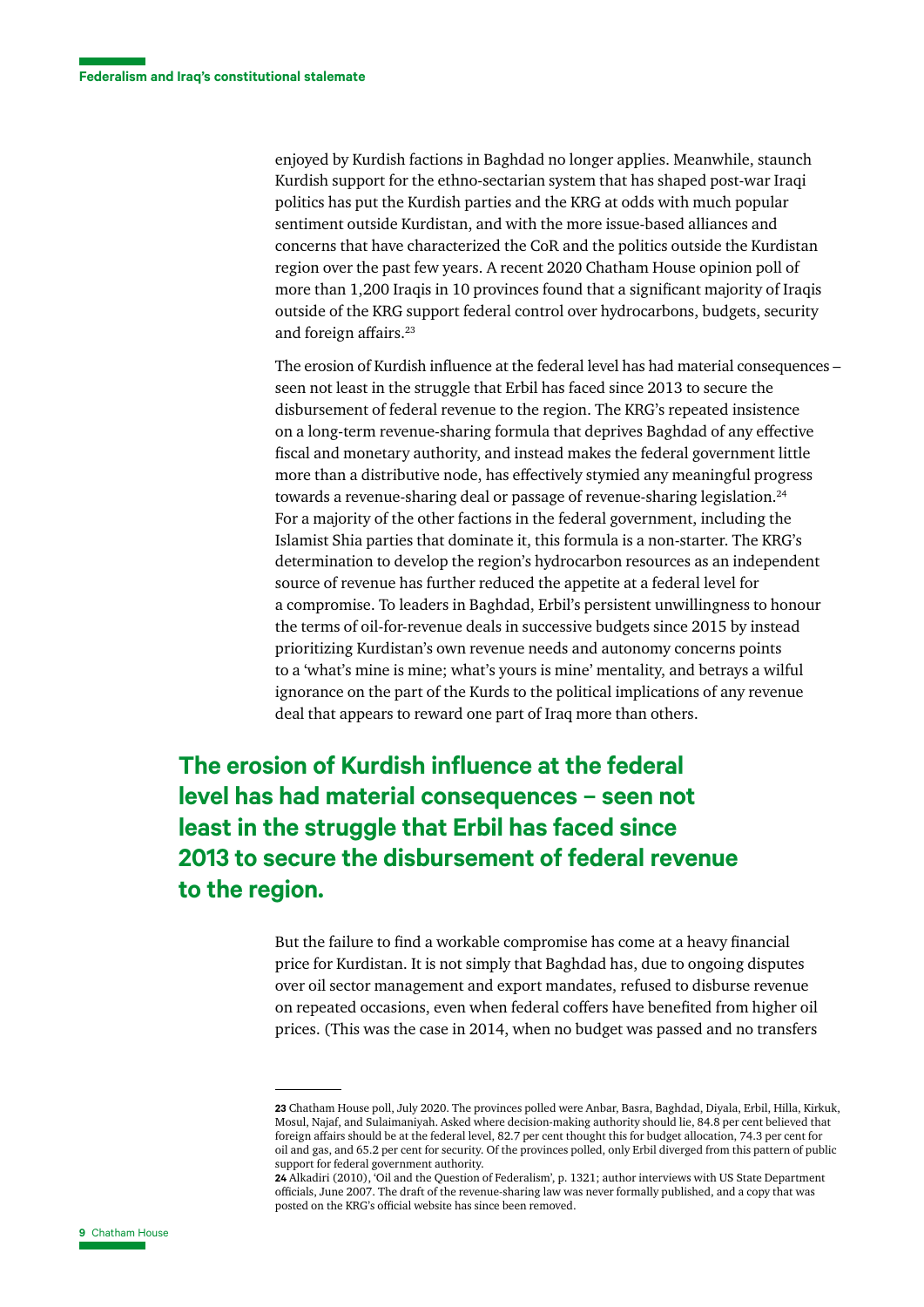were made to the KRG,<sup>25</sup> and there have been repeated disruptions subsequently due to political disputes.)<sup>26</sup> The Kurds have also been forced to offer more onerous contractual terms than the rest of Iraq to entice investors, and the oil that the Kurdistan region has exported has often been sold at a discount, due to buyer reservations over sovereign title and the need to pay intermediary parties, including Turkey.27 The lack of a long-term revenue-sharing deal has also prevented the KRG from accessing international credit markets through Baghdad, forcing it to assume much higher borrowing costs for an ever-increasing debt stock.<sup>28</sup> All of these factors have arguably bolstered the KRG's fiscal independence, but they have also meant billions of dollars in lost revenue over the years, which has restricted the KRG's ability to pay public sector salaries, and, as a result, undermined its domestic legitimacy.

Less directly related to federalism, but nonetheless illustrative of the problems associated with taking maximalist approaches to resolving disputes, is the issue of rival territorial claims between Baghdad and Erbil, including over Kirkuk. The legacies of land and property seizures, enforced migration and genocide during Saddam Hussein's regime have understandably made the issue an emotive one for the Kurds. Nonetheless, Kurdish leaders' insistence on maximalist territorial demands founded on the notion that all disputed territory was de facto Kurdish, and that areas with Kurdish majorities must be governed by the  $KRG<sub>1</sub><sup>29</sup>$  has severely limited the room for negotiations with a Baghdad government that itself has not been shy about pushing back KRG control whenever and wherever possible. By using a very fluid and expansive concept of ethnicity as the basis for borders, Erbil has eschewed compromise arrangements that could have offered innovative solutions to the territorial dispute (such as the UN recommendations in 2009). The federal government might have accepted these, and, at the very least, this may have de-escalated local tensions in the disputed territories.<sup>30</sup> Instead, both Baghdad and the KRG have taken every opportunity to extend their territorial control at the expense of the other. The starkest illustration of this was the initial expansion by the KRG at the onset of the ISIS offensive in 2014 (when the Kurdistan government increased the area under its direct control by 40 per cent), and the subsequent loss of various places, including Kirkuk, to Iraqi federal forces in 2017.

**26** See, for example, Butler, E. (2015), 'Iraqi Kurdistan's battle with Baghdad over oil revenues', BBC Online, 10 April, [www.bbc.com/news/business-32220764](https://www.bbc.com/news/business-32220764); Snow, A. (2018), 'Kurdistan and Baghdad: A Tangled Web Over Oil and Budgets', United States Institute for Peace Comment, 30 January, [www.usip.org/](https://www.usip.org/publications/2018/01/kurdistan-and-baghdad-tangled-web-over-oil-and-budgets) [publications/2018/01/kurdistan-and-baghdad-tangled-web-over-oil-and-budgets](https://www.usip.org/publications/2018/01/kurdistan-and-baghdad-tangled-web-over-oil-and-budgets); Menmy, D. T. (2020), 'Iraq cuts federal budget from KRG, Kurds defy it as political', al-Monitor, 5 May, [www.al-monitor.com/pulse/](https://www.al-monitor.com/pulse/originals/2020/05/iraq-kurdistan-budget-economy.html#ixzz6SwWZMsa2) [originals/2020/05/iraq-kurdistan-budget-economy.html#ixzz6SwWZMsa2](https://www.al-monitor.com/pulse/originals/2020/05/iraq-kurdistan-budget-economy.html#ixzz6SwWZMsa2).

**<sup>25</sup>** Burgess, J. (2014), 'Iraq 2014 budget will collapse without Kurdish oil income', Oilprice.com, 20 January, [https://oilprice.com/Latest-Energy-News/World-News/Iraq-2014-Budget-will-Collapse-without-Kurdish-](https://oilprice.com/Latest-Energy-News/World-News/Iraq-2014-Budget-will-Collapse-without-Kurdish-Oil-Income.html)[Oil-Income.html.](https://oilprice.com/Latest-Energy-News/World-News/Iraq-2014-Budget-will-Collapse-without-Kurdish-Oil-Income.html)

**<sup>27</sup>** See, for example, Carlisle, T. (2017), 'Iraqi KRG faces obstacles to maintain crude oil export quality', S&P Global, 16 March, [www.spglobal.com/platts/en/market-insights/latest-news/oil/031617-analysis-iraqi-krg](https://www.spglobal.com/platts/en/market-insights/latest-news/oil/031617-analysis-iraqi-krg-faces-obstacles-to-maintain-crude-oil-export-quality)[faces-obstacles-to-maintain-crude-oil-export-quality](https://www.spglobal.com/platts/en/market-insights/latest-news/oil/031617-analysis-iraqi-krg-faces-obstacles-to-maintain-crude-oil-export-quality).

**<sup>28</sup>** Prior to the 2020 economic downturn, KRG debt was estimated at \$20 billion to \$25 billion. See Petkova, M. (2019), 'What did Russia get from its KRG gamble?', Al Jazeera, 15 April [www.aljazeera.com/indepth/features/](https://www.aljazeera.com/indepth/features/russia-krg-gamble-rosneft-iraq-kurdistan-190409123038460.html) [russia-krg-gamble-rosneft-iraq-kurdistan-190409123038460.html.](https://www.aljazeera.com/indepth/features/russia-krg-gamble-rosneft-iraq-kurdistan-190409123038460.html)

**<sup>29</sup>** This point was made repeatedly to the author during conversations with KDP leaders in Erbil and Baghdad in March 2009.

**<sup>30</sup>** Bartu (2010), 'Wrestling with the Integrity of a Nation', p. 1342.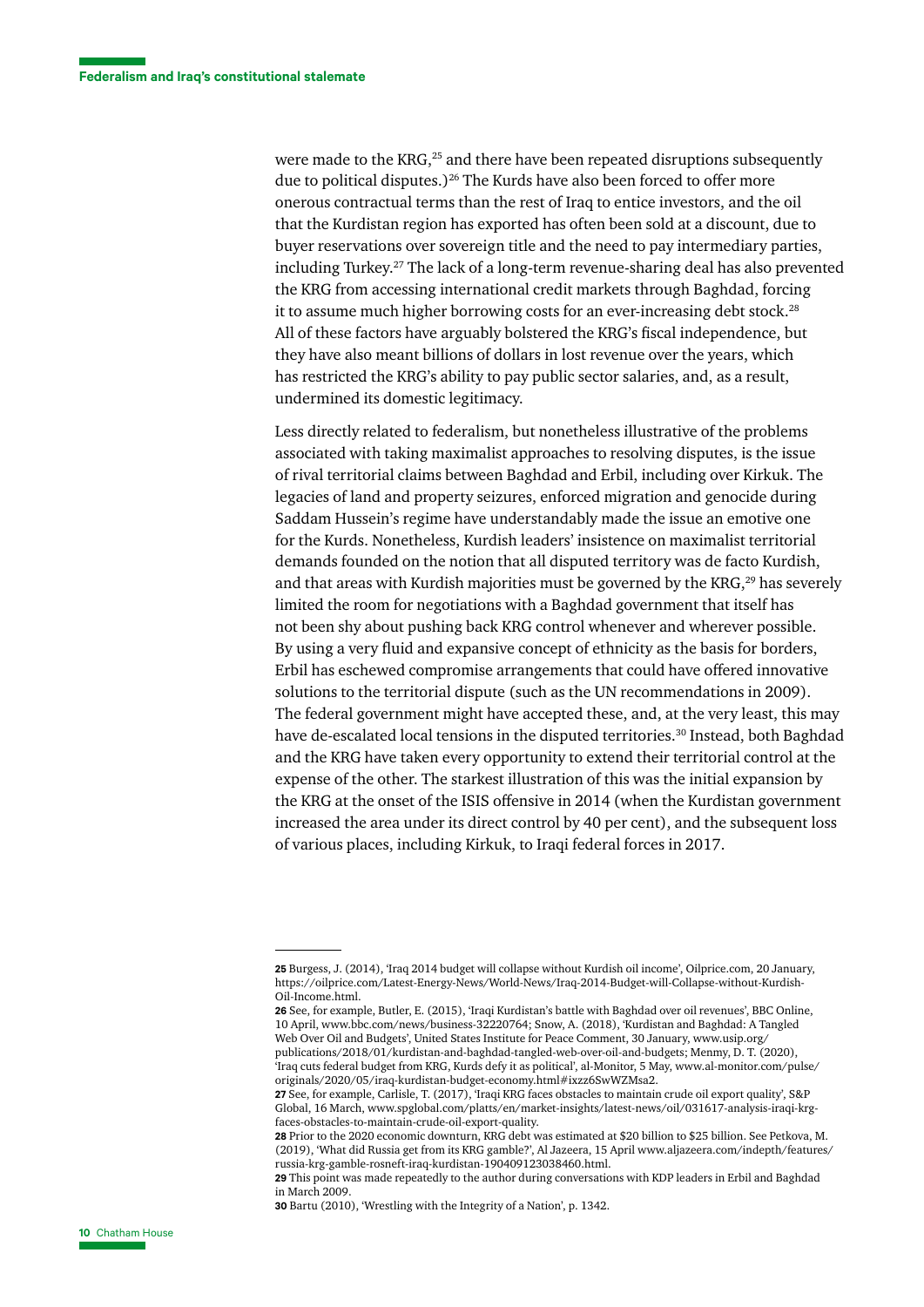#### **Formulas for resolution**

These three factors – power-sharing, revenue-sharing and territorial control – lie at the heart of any resolution to the federalism question between Baghdad and Erbil. The dispute between the KRG and the federal government is primarily a political one that has been linked from the very beginning to Kurdish claims to exceptionalism and to the Kurds' desire to preserve their self-governance and ultimately the option for eventual independence. (Kurdish leaders sought unsuccessfully to include an article in the constitution that would have sanctioned a referendum on independence within seven years of its ratification.)<sup>31</sup> These views have established the context of the debate over federalism since it began. Moreover, as their rhetoric in the run-up to the 2017 independence referendum made clear, many Kurdish leaders – especially within the KDP that dominates the KRG – are ambiguous at best about remaining part of Iraq, with many rejecting the notion of the state as it stands.<sup>32</sup>

Kurdish resolve to preserve the exceptionalism that the KRG has carved out is matched on the federal government side by a determination not to surrender the sovereign authority that it presently enjoys, and – by extension – not to implement the constitution as it is written. Political leaders in Baghdad are, for the most part, willing to accept the KRG as a state within a state, even as the Kurdish parties simultaneously demand to be full partners in the federal government. However, these leaders are not willing to accommodate the KRG at the expense of eroding the federal government's power.

Nor has any federal government so far been willing to countenance constitutionally mandated moves by non-Kurdish provinces to establish autonomous regions elsewhere in Iraq. While Wasit, Diyala, Salahudin and Anbar have all proposed moves to autonomous status, the most concerted efforts towards creating an autonomous region have been witnessed in Basra, where local leaders have on several occasions since 2008 sought to hold a referendum on autonomy.33 Each time, however, the federal government has quashed these initiatives, through a combination of bureaucratic procedure, political pressure, and – if necessary – outright rejection. The legality of autonomy moves has been questioned, and the constitutional process has on occasion been simply ignored.34

Instead, the federal government has countered over the past few years with limited decentralization measures designed to transfer greater technical, fiscal and administrative power to provincial authorities, especially in the areas of services and municipalities' affairs, along with nominal authority to generate revenue

**<sup>31</sup>** Interviews with senior US and UK officials, Baghdad and Washington DC, summer 2005.

**<sup>32</sup>** See, for example, MacDiarmid, C. (2017), 'Masoud Barzani: Why It's Time for Kurdish Independence', *Foreign Policy*, 15 June, [https://foreignpolicy.com/2017/06/15/masoud-barzani-why-its-time-for-kurdish-independence;](https://foreignpolicy.com/2017/06/15/masoud-barzani-why-its-time-for-kurdish-independence/) Barzani, M. (2017), 'The Time has Come for Iraqi Kurdistan to Make its Choice on Independence', *Washington Post*, 28 June, [www.washingtonpost.com/news/democracy-post/wp/2017/06/28/the-time-has-come-for-iraqi](https://www.washingtonpost.com/news/democracy-post/wp/2017/06/28/the-time-has-come-for-iraqi-kurdistan-to-make-its-choice-on-independence/)[kurdistan-to-make-its-choice-on-independence.](https://www.washingtonpost.com/news/democracy-post/wp/2017/06/28/the-time-has-come-for-iraqi-kurdistan-to-make-its-choice-on-independence/)

**<sup>33</sup>** In the July 2020 Chatham House poll, recipients in both Basra and Anbar showed significant support for greater provincial control, in contrast to the other non-KRG provinces polled.

**<sup>34</sup>** See Isakhan, B. and Mulherin, P. E. (2018), 'Basra's Bid for Autonomy: Peaceful Progress toward a Decentralized Iraq', *Middle East Journal* 72(2): pp. 267–85.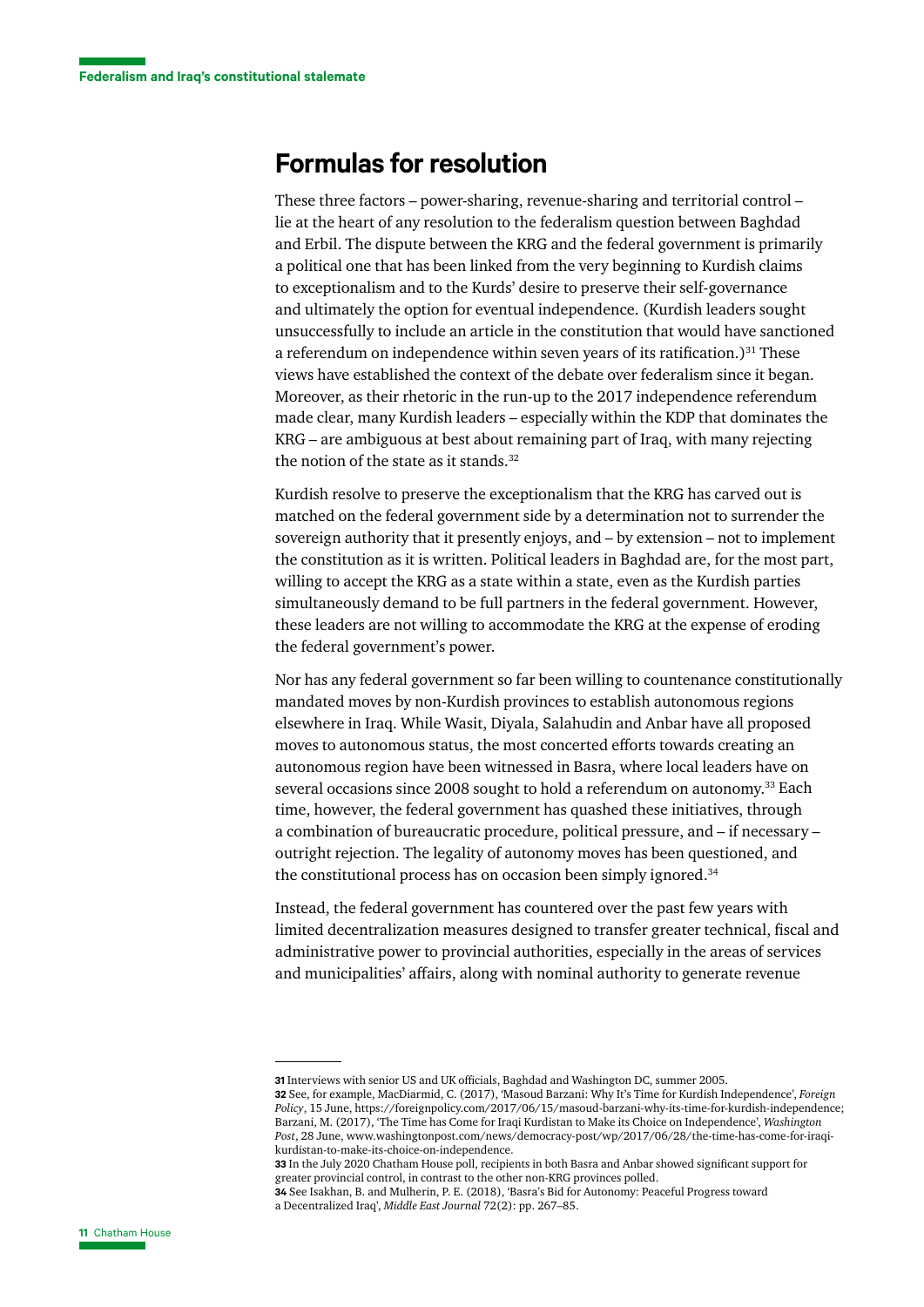locally.<sup>35</sup> In the case of oil- and gas-producing governorates, budgetary mechanisms to transfer a small proportion of export receipts directly to provincial coffers have also been introduced in recent budgets (although local authorities have complained that funds have not been disbursed fully).<sup>36</sup> Efforts have meanwhile been made to appease provincial demands for local officials to fill specific federal government positions, such as the Kadhimi government's willingness in May 2020 to appoint an oil minister from Basra after requests from the province's representatives in the CoR.37 Recent prime ministers and other senior officials have also lauded the economic role that Basra plays in the Iraqi economy (President Barham Salih called it the 'economic capital of Iraq'), and have made regular visits to appease local sentiment.<sup>38</sup>

But in all of these cases, decentralization of power has been used as an alternative to the type of federal measures outlined in the constitution or demanded by the KRG. In other words, the federal government has seen decentralization – which it views as a governance issue – as fundamentally different in political intent from the Kurdish view of federalism. Baghdad has regarded decentralization as an administrative issue, while Erbil has seen federalism as political and, ultimately, existential.39 Moreover, as it has become stronger, the federal government and the national leaderships of the main Islamist Shia parties have sought to taper the bounds of decentralization authorized through CoR legislation, even as local party leaders have lobbied for devolution. Such was the case in Basra's moves towards regional status in 2018 and 2019, which was in both cases led by local representatives of national parties that did not support the initiatives.<sup>40</sup>

## **Baghdad has regarded decentralization as an administrative issue, while Erbil has seen federalism as political and, ultimately, existential.**

**38** Baghdad Post (2018), 'Salih stresses Basra "the economic capital of Iraq"', 10 October, [www.thebaghdadpost.](https://www.thebaghdadpost.com/en/Story/32094/Salih-stresses-Basra-the-economic-capital-of-Iraq) [com/en/Story/32094/Salih-stresses-Basra-the-economic-capital-of-Iraq](https://www.thebaghdadpost.com/en/Story/32094/Salih-stresses-Basra-the-economic-capital-of-Iraq). See also, Macdonald, A. (2018), 'Iraq's Abadi visits Basra as calls grow for him to resign over crisis', *Middle East Eye*, 10 September, [www.middleeasteye.net/news/iraqs-abadi-visits-basra-calls-grow-him-resign-over-crisis;](https://www.middleeasteye.net/news/iraqs-abadi-visits-basra-calls-grow-him-resign-over-crisis) MENAFN (2020), 'Cabinet Expedites Strategic Projects in Basra', 15 July, [https://menafn.com/1100491627/Cabinet-Expedites-](https://menafn.com/1100491627/Cabinet-Expedites-Strategic-Projects-in-Basra)[Strategic-Projects-in-Basra](https://menafn.com/1100491627/Cabinet-Expedites-Strategic-Projects-in-Basra).

**<sup>35</sup>** Al-Mawlawi, A. (2019), *Exploring the Rational for Decentralization in Iraq and its Constraints*, Arab Reform Initiative Paper, Paris: Arab Reform Initiative, [www.arab-reform.net/wp-content/uploads/pdf/](https://www.arab-reform.net/wp-content/uploads/pdf/Arab_Reform_Initiative_en_exploring-the-rationale-for-decentralization-in-iraq-and-its-constraints_5939.pdf?ver=0aa29d44bcdbaaca351dc5a2b677150d) [Arab\\_Reform\\_Initiative\\_en\\_exploring-the-rationale-for-decentralization-in-iraq-and-its-constraints\\_5939.](https://www.arab-reform.net/wp-content/uploads/pdf/Arab_Reform_Initiative_en_exploring-the-rationale-for-decentralization-in-iraq-and-its-constraints_5939.pdf?ver=0aa29d44bcdbaaca351dc5a2b677150d) [pdf?ver=0aa29d44bcdbaaca351dc5a2b677150d](https://www.arab-reform.net/wp-content/uploads/pdf/Arab_Reform_Initiative_en_exploring-the-rationale-for-decentralization-in-iraq-and-its-constraints_5939.pdf?ver=0aa29d44bcdbaaca351dc5a2b677150d); Al-Mawlawi, A. (2018), 'Functioning Federalism in Iraq: A Critical Perspective', LSE Blog, 11 March, [https://blogs.lse.ac.uk/mec/2018/03/11/functioning-federalism](https://blogs.lse.ac.uk/mec/2018/03/11/functioning-federalism-in-iraq-a-critical-perspective)[in-iraq-a-critical-perspective.](https://blogs.lse.ac.uk/mec/2018/03/11/functioning-federalism-in-iraq-a-critical-perspective)

**<sup>36</sup>** Aresti, M. L. (2016), 'Oil and Gas Revenue Sharing in Iraq', Revenue Sharing Case Study, New York: Natural Resource Governance Institute, [https://resourcegovernance.org/sites/default/files/documents/oil-gas-revenue](https://resourcegovernance.org/sites/default/files/documents/oil-gas-revenue-sharing-iraq.pdf)[sharing-iraq.pdf.](https://resourcegovernance.org/sites/default/files/documents/oil-gas-revenue-sharing-iraq.pdf)

**<sup>37</sup>** Iraq Oil Report (2020), 'No oil minister yet in Mustafa Kadhimi's new government', 6 May, [www.iraqoilreport.](https://www.iraqoilreport.com/news/no-oil-minister-yet-in-mustafa-kadhimis-new-government-42720/) [com/news/no-oil-minister-yet-in-mustafa-kadhimis-new-government-42720.](https://www.iraqoilreport.com/news/no-oil-minister-yet-in-mustafa-kadhimis-new-government-42720/)

**<sup>39</sup>** This point was reinforced in an author interview with a senior government minister in Baghdad in November 2011. **40** A majority of the Basra provincial council, which was dominated by the main Islamist Shia parties, voted for establishing a region in 2019: Middle East Monitor (2019), 'Basra votes in favour of being autonomous region in Iraq', 3 April, [www.middleeastmonitor.com/20190403-basra-votes-in-favour-of-being-autonomous-region](https://www.middleeastmonitor.com/20190403-basra-votes-in-favour-of-being-autonomous-region-in-iraq/)[in-iraq.](https://www.middleeastmonitor.com/20190403-basra-votes-in-favour-of-being-autonomous-region-in-iraq/) The autonomy initiative in 2018 was led by Basra Governor Asaad al-Eidani, a senior member of the Iraqi National Congress, a party that, at a national level, did not support provincial autonomy. See also Goran, B. (2018), 'Basra Governor invokes constitutional rights, demands establishment of federal region', Kurdistan 24, 9 January, [www.kurdistan24.net/en/news/a13ee128-d55a-4de7-a647-ee6222c39f26.](https://www.kurdistan24.net/en/news/a13ee128-d55a-4de7-a647-ee6222c39f26) National–provincial differences over decentralization have been evident since 2003, see Alkadiri (2010), 'Oil and the Question of Federalism', p. 1319.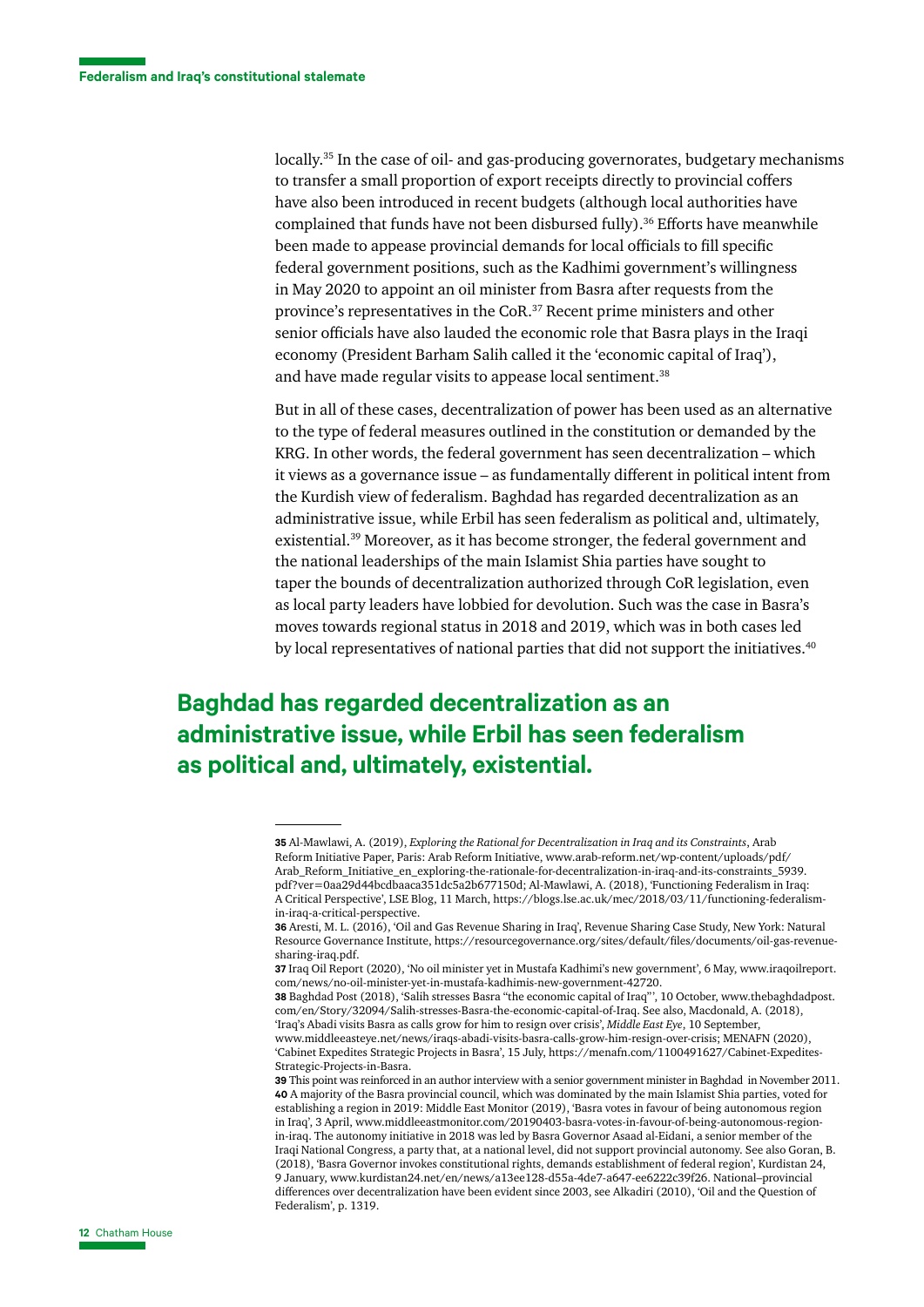Baghdad's reluctance to cede power has been particularly evident in successive federal governments' partial implementation (and repeated amendment) of law 21 of 2008, commonly known as the Provincial Powers Law.41 The law initially outlined a very broad transfer of power from the federal government to the provinces, including local security control and revenue-generating powers. Ostensibly, it represented a step towards the loose federal structure that Kurdish leaders have always advocated. However, mandates have never been fully transferred from centre to province as originally envisaged, and, under pressure from Islamist Shia political leaders in Baghdad, the authorities outlined in the law have been reduced in favour of restoring federal government control, with Baghdad reinforcing its executive authority through judicial means.42 It was only in 2015 that the then Abadi government, facing a backlash following the ISIS capture of territory in northwest Iraq, seriously began to implement an amended form of the legislation. But, even then, the initiative was limited, conditional and largely transitory, focused primarily on security sector reform. As the federal government recovered its footing, the scope and pace of decentralization was discussed but steadily reduced.43 Provincial officials, whose own lack of administrative capacity was quickly exposed as power was transferred, complained of a lack of devolved authority, especially in spending and appointments, and an overall uneven – and begrudging – process. At the same time, the lack of administrative capacity and endemic corruption at a provincial level were quickly exposed, further encouraging Baghdad to keep a tight hold on the reins of power.<sup>44</sup>

A future federal formula in Iraq that is workable and enjoys broad consensus needs to take into account these two absolutes: that the KRG will not sacrifice its exceptionalism and its effective independence; and that the federal government will accept a certain amount of decentralization, but will not accept a framework that meaningfully undermines its current levels of sovereign authority. Fiscal, political and security pressures will influence the specific shape of the eventual arrangement, but these two conditions appear to represent a non-negotiable for any long-term plan, and for a lasting settlement to wider disputes between the KRG and Baghdad.

#### **Independence**

On the face of it, the simplest formula would be to allow the KRG to declare independence, and thereafter to negotiate the terms of its bilateral relationship as an independent sovereign entity. Support for this option in Baghdad has waxed and waned, but as time has gone on, it has been one that some officials have been willing to entertain privately – not on the basis of Kurdish rights, but rather because the KRG is regarded as a disruptive factor in federal government affairs, with – at times at least – unrealistic fiscal and political expectations.<sup>45</sup>

**<sup>41</sup>** For the text of the original law, see 'Unofficial UNAMI Translation of Law no. ( ) of 2008, Governorates not organized into a region', [http://gjpi.org/wp-content/uploads/2009/01/cor\\_law\\_governorates\\_not\\_part\\_](http://gjpi.org/wp-content/uploads/2009/01/cor_law_governorates_not_part_regions_en.pdf) [regions\\_en.pdf.](http://gjpi.org/wp-content/uploads/2009/01/cor_law_governorates_not_part_regions_en.pdf)

**<sup>42</sup>** Al-Mawlawi (2019), *Exploring the Rational for Decentralization in Iraq and its Constraints*, pp. 7–9. **43** Ibid., p. 4.

**<sup>44</sup>** Ibid., p. 8; Fleet, M. (2019), *Decentralization and its Discontents in Iraq*, Washington DC: Middle East Institute, [www.mei.edu/publications/decentralization-and-its-discontents-iraq.](https://www.mei.edu/publications/decentralization-and-its-discontents-iraq)

**<sup>45</sup>** Author's conversations with multiple Iraqi officials and private-sector leaders, 2008–20.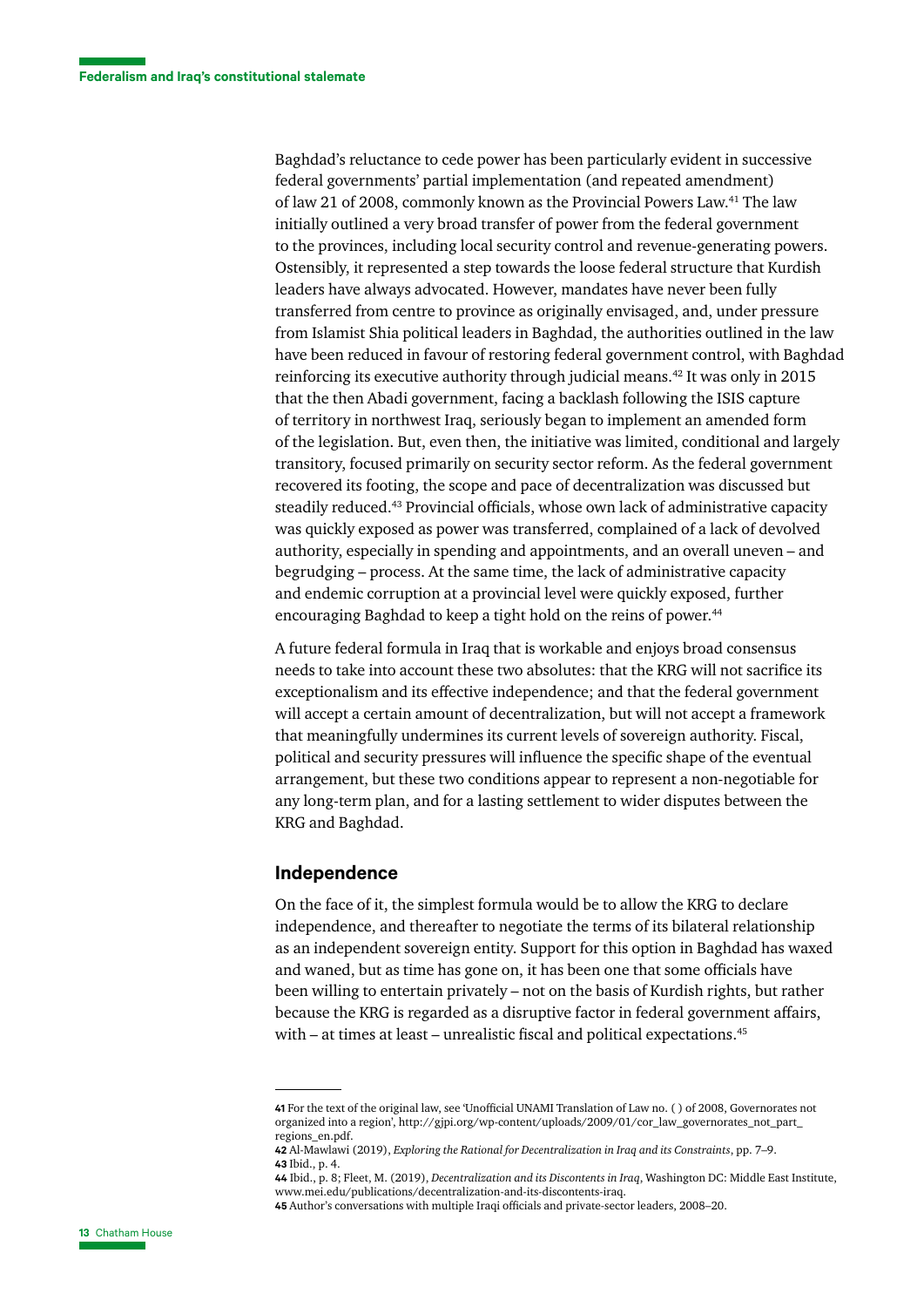Certainly, independence appears to remain the ultimate ambition for the KRG and much of the Kurdish population, even though the PUK appears increasingly less supportive of the formula than the KDP is, given the PUK's view of the greater political and financial virtue in preserving ties with Baghdad.46 The practicality of secession has also increasingly been questioned in light of low oil prices. Nevertheless, the former KRG President Masoud Barzani sought to include an article permitting a Kurdish vote on independence within seven years in the 2005 constitution but was denied.47 The controversial KRG referendum in 2017 illustrated beyond doubt the continued popular support for secession, with official results showing that 92 per cent of voters supported the notion.<sup>48</sup>

However, the refusal of the federal government and most international states to recognize the poll or its outcome illustrates the challenge to the independence option, at least for the time being. Baghdad rejected the legality of the poll unequivocally,49 setting in train a series of events concluding with federal government forces re-establishing control over the disputed city of Kirkuk, which had effectively been under KRG security control since 2014. The federal government's grievance was as much about the way the poll was organized and implemented (independently by the KRG and with no coordination or approval from Baghdad) and the KRG's apparent determination to include disputed territories in its eventual states, as it was with the vote itself. Federal government officials, and especially Islamist Shia leaders, recognized the dangers of the precedent that the KRG's move could set for disgruntled groups or provinces in the rest of Iraq, and the risks that these could pose to the country's territorial integrity and to federal government authority.

Kurdish aspirations were also dashed by the almost complete absence of regional and international recognition for the referendum or its outcome. While some states quietly backed the vote, only Israel recognized it formally.50 Crucially, the US – which had counselled the KRG to at least delay the poll until ISIS had been defeated in Iraq – was not one of those states.<sup>51</sup> Meanwhile, Turkey and Iran – despite their increasingly close ties to Erbil – rejected the poll and its outcome, $52$ thereby denying the KRG backing for its ambitions from two states that were crucial to its hopes of establishing the necessary economic and fiscal independence that would make secession viable.

**47** Author's conversation with officials in the US Embassy, Baghdad, June 2005.

**49** Reuters (2017), 'Iraqi PM Abadi insists outcome of Kurdish independence referendum be canceled', 26 October, [www.reuters.com/article/us-mideast-crisis-iraq-kurds/iraqi-pm-abadi-insists-outcome-of-kurdish](https://www.reuters.com/article/us-mideast-crisis-iraq-kurds/iraqi-pm-abadi-insists-outcome-of-kurdish-independence-referendum-be-canceled-idUSKBN1CV0PZ)[independence-referendum-be-canceled-idUSKBN1CV0PZ](https://www.reuters.com/article/us-mideast-crisis-iraq-kurds/iraqi-pm-abadi-insists-outcome-of-kurdish-independence-referendum-be-canceled-idUSKBN1CV0PZ).

**50** *The Telegraph (2017), '*Israel becomes first state to back an independent Kurdistan', 14 September,

[www.telegraph.co.uk/news/2017/09/14/israel-becomes-first-state-back-independent-kurdistan](https://www.telegraph.co.uk/news/2017/09/14/israel-becomes-first-state-back-independent-kurdistan/).

**51** Author's conversation with senior US National Security Council official, June 2017.

**52** *Independent* (2017), 'Kurdistan referendum: Erdogan says Iraqi Kurds risk "ethnic war" and threatens military response to vote', 26 September, [www.independent.co.uk/news/world/middle-east/kurdistan-referendum](https://www.independent.co.uk/news/world/middle-east/kurdistan-referendum-kurdish-turkey-military-recep-tayyip-erdogan-iraq-kurds-krg-independence-a7967566.html)[kurdish-turkey-military-recep-tayyip-erdogan-iraq-kurds-krg-independence-a7967566.html;](https://www.independent.co.uk/news/world/middle-east/kurdistan-referendum-kurdish-turkey-military-recep-tayyip-erdogan-iraq-kurds-krg-independence-a7967566.html) Hafezi, P. (2017), 'Khamenei says Iran, Turkey must act against Kurdish secession – TV', Reuters, 4 October, [https://uk.reuters.com/](https://uk.reuters.com/article/uk-iran-turkey-visit/khamenei-says-iran-turkey-must-act-against-kurdish-secession-tv-idUKKCN1C9116) [article/uk-iran-turkey-visit/khamenei-says-iran-turkey-must-act-against-kurdish-secession-tv-idUKKCN1C9116.](https://uk.reuters.com/article/uk-iran-turkey-visit/khamenei-says-iran-turkey-must-act-against-kurdish-secession-tv-idUKKCN1C9116)

**<sup>46</sup>** Indeed, this difference has become the source of deep internecine struggles between leaders of the two parties. Author interview with PUK-linked businessman, Erbil, June 2020. The differences in views were also apparent in the Chatham House July 2020 poll, which showed that a majority of respondents in Sulimaniyah (the traditional base of the PUK) favoured federal government control over oil, fiscal and foreign affairs. By contrast, the majority of respondents in Erbil (the KDP's base) favoured regional control over these powers.

**<sup>48</sup>** BBC News (2017), 'Iraqi Kurds decisively back independence in referendum', 27 September, [www.bbc.com/](https://www.bbc.com/news/world-middle-east-41419633) [news/world-middle-east-41419633.](https://www.bbc.com/news/world-middle-east-41419633)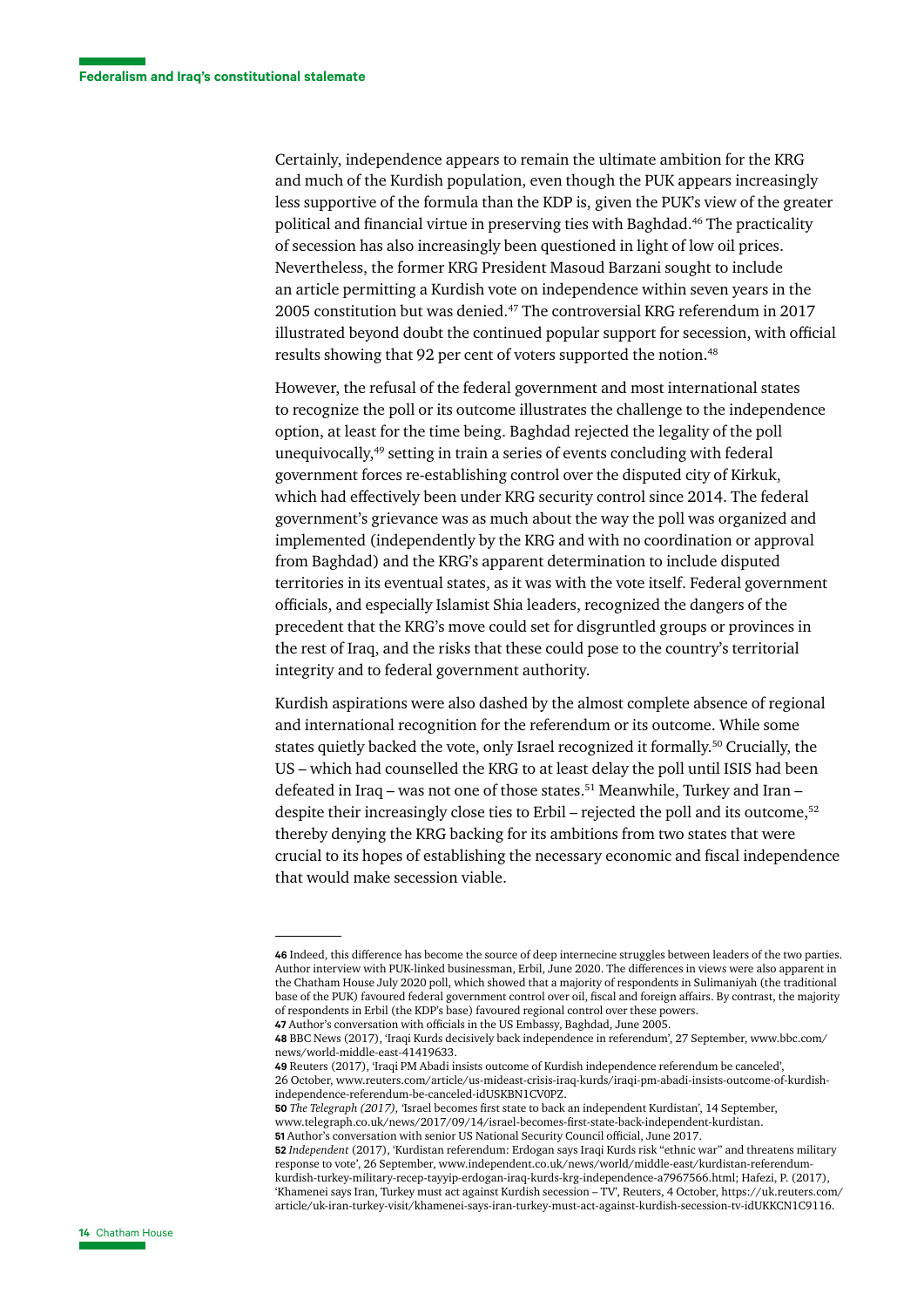The referendum experience suggests that, for independence to be a viable option in the future, it will need to be shaped by negotiation not imposition. Erbil has neither the military nor diplomatic power to impose a new reality on Baghdad. Consequently, the first step for Kurdish leaders almost certainly needs to be reaching a consensus with the federal government over the political, economic and security contours of a new Kurdish state, and its geographic boundaries.

Economic and financial arrangements as well as borders are likely to be the most contentious issues to disentangle in any secession negotiations. The levels of and conditions for budgetary disbursements from Baghdad have beset federal government–KRG relations for the past decade, and disagreements over long-term arrangements have blocked passage of a revenue-sharing law. Audits of mutual liabilities have been mandated in successive budgets over the past few years, but they have never been carried out. Kurdish leaders insist that they are owed around \$54 billion in unpaid past revenue,<sup>53</sup> while the federal government claims that these sums were forfeited due to Kurdish oil export arrangements, and that it is Erbil that is in debt to Baghdad. In more recent negotiations, the KRG has also pushed for higher real disbursement amounts, arguing that it needs the extra money to meet its public sector obligations.<sup>54</sup>

The ongoing dispute reflects an underlying reality: that, in its present structure, the KRG lacks the financial basis for fiscal independence, at least without a massive restructuring of its public sector (and, therefore, underlying political patronage arrangements). The Kurdistan region is a financially weak entity with an economy that is no less oil-dependent than the rest of Iraq. The need to manage fiscal demands without depending on Baghdad and without any foreign reserves of its own has already forced the KRG to assume massive debt levels and engage in pre-export financing deals over oil that have limited its future options. Kurdish leaders have raised the spectre of reparations claims from Baghdad to compensate for past political and economic injustices,<sup>55</sup> which would provide a future Kurdish state with the financial foundations for independence. But any such conditions would almost certainly scupper a negotiated settlement with Baghdad, and the federal government has no incentive to acknowledge these demands unless imposed by international authorities, which seems unlikely.

Financial concerns are also likely to colour negotiations over borders between a future Kurdish state and Iraq. Kurdish territorial claims have, in the past, extended to any areas where there are Kurdish populations, with some maps extending the boundaries of Kurdistan as far south as Maysan province.56 These ambitions may be exaggerated, but nonetheless there are areas that are likely to be particularly contentious – notably Kirkuk, which has been the source of repeated tension and the stumbling block in past negotiations and

**<sup>53</sup>** Letter from the KRG head of the Cabinet Diwan to the general secretariat of the Federal Council of Ministers, 28 April 2020.

**<sup>54</sup>** Tahir, R., Hussein, M. and Van Heuvelen, B. (2019), 'Ahead of oil talks with Baghdad, KRG proposes new budget framework', *Iraq Oil Report*, 22 August, [www.iraqoilreport.com/news/ahead-of-oil-talks-with-baghdad](https://www.iraqoilreport.com/news/ahead-of-oil-talks-with-baghdad-krg-proposes-new-budget-framework-42052/)[krg-proposes-new-budget-framework-42052.](https://www.iraqoilreport.com/news/ahead-of-oil-talks-with-baghdad-krg-proposes-new-budget-framework-42052/)

**<sup>55</sup>** Argus (2020), 'KRG condems Baghdad's decision to halt payments', 29 April, [www.argusmedia.com/en/](https://www.argusmedia.com/en/news/2100937-krg-condemns-baghdads-decision-to-halt-payments) [news/2100937-krg-condemns-baghdads-decision-to-halt-payments.](https://www.argusmedia.com/en/news/2100937-krg-condemns-baghdads-decision-to-halt-payments)

**<sup>56</sup>** See Rekacewicz, P. (2013), 'Kurdistan Borders', *Le Monde Diplomatique*, [https://mondediplo.com/maps/](https://mondediplo.com/maps/kurdistanborders) [kurdistanborders](https://mondediplo.com/maps/kurdistanborders). Senior Kurdish leaders would sometimes bring out examples of these maps to show UK officials in 2003–04 to illustrate how compromising they were being with the extent of their modern demands.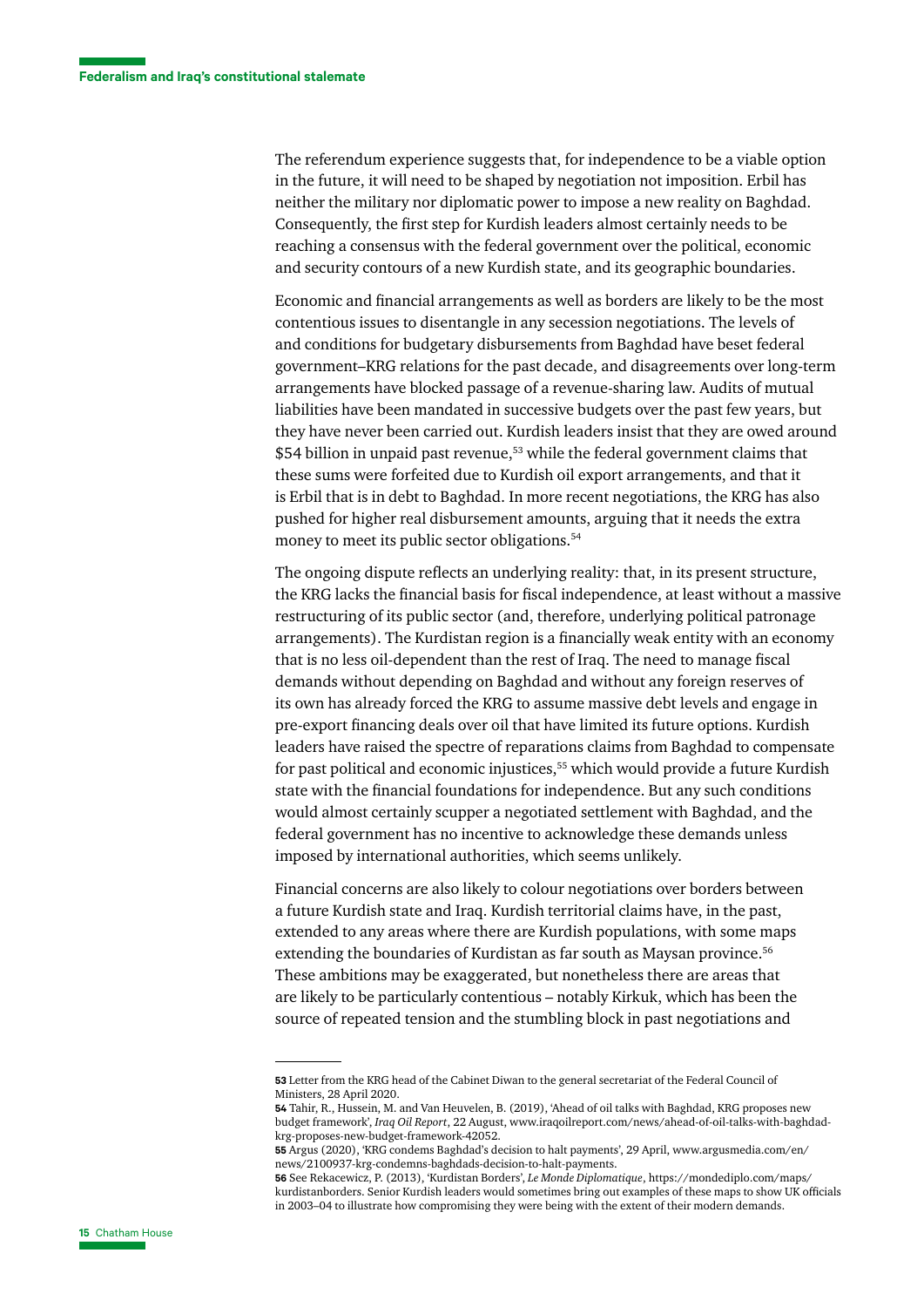agreements between Kurdish leaders and authorities in Baghdad going back to the establishment of an independent Iraq in 1932. This historical and social attachment is important, but it is also underpinned by a fiscal imperative, with Kurdish leaders recognizing the political power that unimpeded access to Kirkuk's oil resources would give them.57

This is no less the case now than it was in the 20th century: the money that this oil would deliver would be vital to sustaining an independent Kurdish state budget in the long term. But while Kirkuk no longer plays the outsized role it once did in securing Iraqi finances, it is nonetheless a sizeable revenue generator. Roughly 250,000 barrels per day (b/d) are currently produced from oil domes under the federal government's control representing more than 5 per cent of national oil output; it also promises significant increases in future crude production if and when long-term rehabilitation and development of this acreage begins.<sup>58</sup> Consequently, Baghdad is unlikely to reverse its previous insistence on retaining authority over Kirkuk and over key border posts that link Iraqi trade with Iran and Turkey, unless there is a major change in economic conditions in the country, which is not expected any time soon.

Kurdish leaders also face regional and international obstacles to fulfilling their independence ambitions. Neighbouring states, especially Turkey and Iran, have actively facilitated Kurdish economic autonomy over the past decade, allowing (and, in the Turkish case, becoming partners in) independent Kurdish oil exports. Yet none is ready to countenance an independent Kurdish republic on its borders for fear of the impact on its own restive Kurdish populations. Just as neither country recognized the KRG's 2017 independence referendum, despite the futile hopes of Kurdish leaders, both Ankara and Tehran are likely to remain opposed to independence even if Kurdish secession is the outcome of a negotiated process with Baghdad. This pressure would be only partially offset by the likely international recognition that an independent Kurdish state would receive if it were the product of a negotiated settlement with Baghdad. (Past opposition from the international community, including the US, has been based on concerns regarding the security and stability implications of unilateral Kurdish moves.) Kurdistan's position as a land-locked territory that is dependent economically on Turkey in particular for its major finance-generating activities gives Erbil little leverage to change Ankara's or Tehran's opinion; both have the capacity to squeeze a new Kurdish entity economically and in other ways, were it to be established.

#### **Formalizing asymmetric federalism**

A more viable alternative resolution to the federalism dispute in the medium term would be to take the situation as it exists at present and codify it through legal and institutional mechanisms to reinforce the political and economic foundations of the relationship, giving both sides a greater sense of confidence in its long-term stability and equity.59 What is currently in place is a de facto but still not fully stable

**<sup>57</sup>** See, for example, McDowall, D. (1996), *A Modern History of the Kurds*, London: I. B. Tauris, pp. 317, 331 and 335. **58** Zhdannikov, D. and Rasheed, A. (2020), 'BP pulls out of Iraq's Kirkuk field as expansion plan stalls', Reuters, 21 January, [www.nasdaq.com/articles/exclusive-bp-pulls-out-of-iraqs-kirkuk-field-as-expansion-plans](https://www.nasdaq.com/articles/exclusive-bp-pulls-out-of-iraqs-kirkuk-field-as-expansion-plans-stall-2020-01-21)[stall-2020–01–21](https://www.nasdaq.com/articles/exclusive-bp-pulls-out-of-iraqs-kirkuk-field-as-expansion-plans-stall-2020-01-21).

**<sup>59</sup>** An earlier version of this proposal was presented in Kane et al. (2012), 'Iraq's Federalism Quandary', pp. 20–30.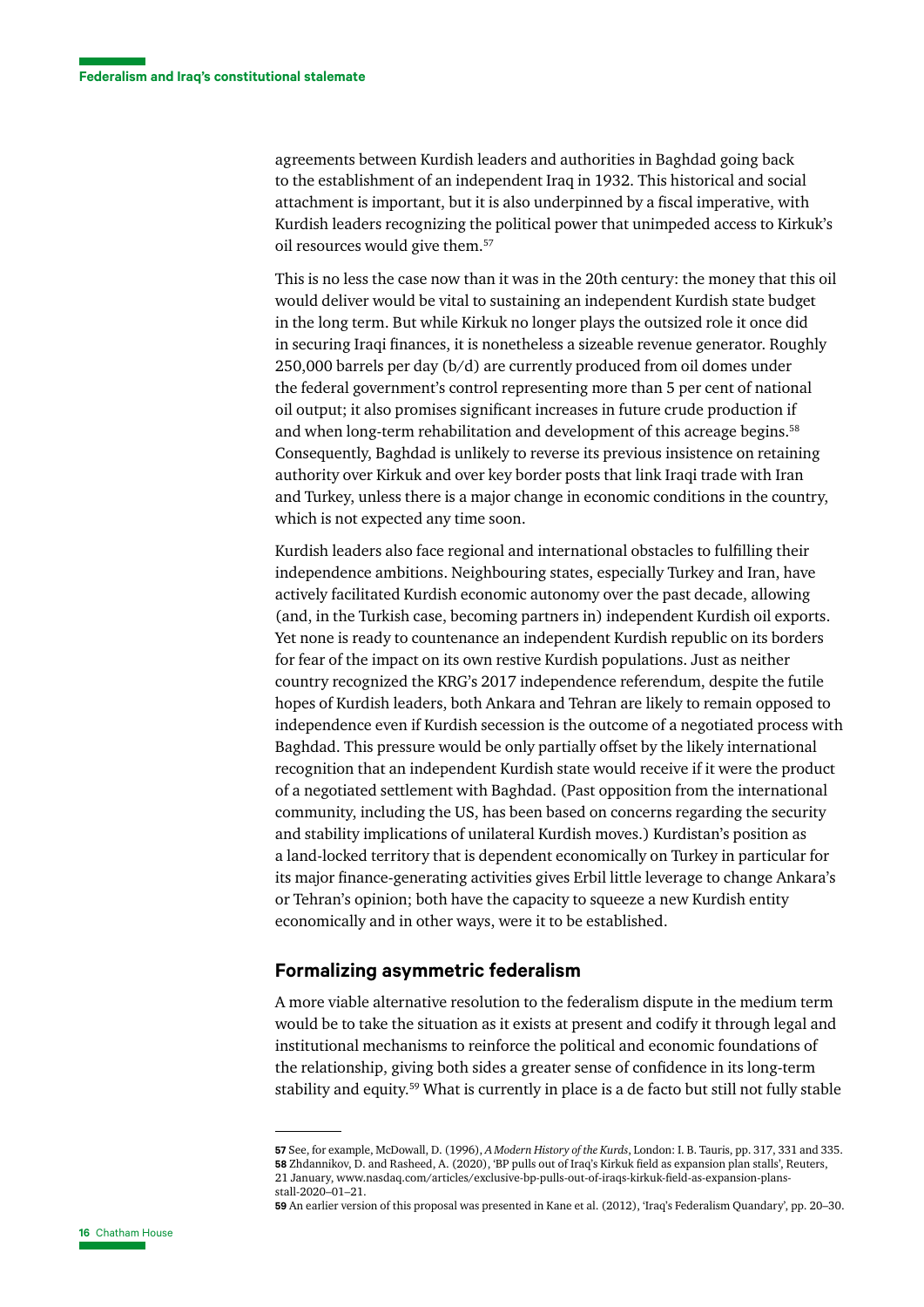form of asymmetric federalism. The KRG – with its own constitution, laws, treasury and security framework – enjoys more autonomous powers than Iraqi provinces that are not regions. But the ambiguities of the current political formula mean that the KRG is at once part and not part of the Iraqi state, and is unable to enjoy the full financial and military protection of the state. To some degree this latter point is due to the KRG's insistence on imposing its vision of a loose federal model as the only basis for compromise with Baghdad. By accepting the status quo (rather than insisting on a maximalist solution), and building on it, both Baghdad and Erbil have an opportunity to solidify the foundations of the Iraq state in a way that would benefit both directly.

As is the case with independence, financial arrangements are the most important element to be resolved: crucially, what areas of its current fiscal independence Erbil is willing to forsake to reinforce its financial ties to Baghdad, and what concessions the federal government is willing to offer to restore the KRG's confidence that the region's economic interests will be protected in the long term. Erbil cannot expect to receive more funds proportionally than the rest of Iraq, irrespective of its autonomous fiscal obligations as a region; the stability of all Iraq is paramount to the federal government, and it faced a backlash in the CoR in the past when it was perceived to be making overly generous concessions to the KRG.<sup>60</sup> But at the same time, Baghdad could and should use its sovereign fiscal and monetary powers to support Kurdish financial stability – including the provision of debt and guaranteeing international loans – in return for governance and authority concessions from Erbil.

Agreeing on long-term mechanisms for the management of oil production and exports would be critical first steps in this regard. Baghdad's view of oil management in the Kurdistan region has evolved significantly since the federal government's initial absolute rejection, in the early and mid 2000s, of Erbil's right to sign contracts independently of the federal ministry of oil. Rather than the legality of these deals, it is the KRG's authority to export crude oil autonomously and to collect revenue from these sales into the local treasury that Baghdad contests.<sup>61</sup> While this opposition from Baghdad has not stopped Kurdish oil sales internationally, which have risen to more than 500,000 b/d, pursuing such sales places significant financial demands on Erbil and Iraq as a whole, with the Kurds forced to discount the price of their crude and pay lucrative transport contracts to third parties in order to secure a market for locally produced and exported oil. Erbil has also invested in an expensive export pipeline designed to bypass the existing Iraqi transport network (the northern part of which was made inoperable by ISIS) and thereby ensure an independent evacuation route to Turkey that generated additional revenues for the KRG through transfer fees.<sup>62</sup>

Efforts to agree a workable budgetary formula that would facilitate Kurdish exports while ensuring the uninterrupted disbursement of federal funds to the KRG have consistently broken down over the issues of primacy and sovereign authority. Since late 2015, different exports-for-revenue formulas have been

**<sup>60</sup>** See, for example, Iraq Oil Report (2019), 'Scrutiny mounts on Baghdad-KRG energy and revenue pacts', 9 July, [www.iraqoilreport.com/news/scrutiny-mounts-on-baghdad-krg-energy-and-revenue-pacts-41917](https://www.iraqoilreport.com/news/scrutiny-mounts-on-baghdad-krg-energy-and-revenue-pacts-41917/). **61** Author interview with a senior oil ministry official in Baghdad, November 2014. **62** Petkova (2019), 'What did Russia get from its KRG gamble?'.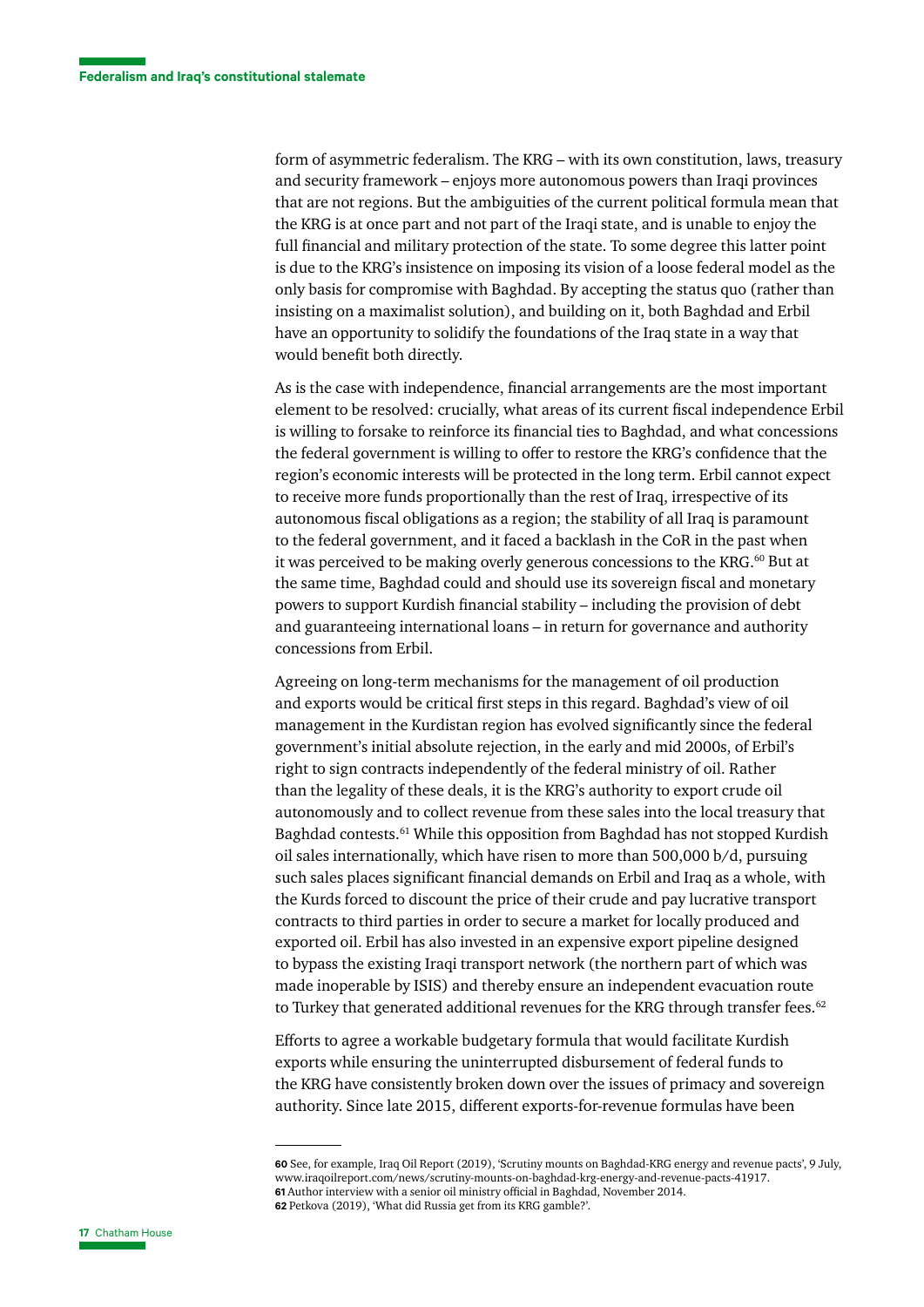included in the national budget that would compel the KRG to hand over sales authority and revenue for a percentage of Kurdish exports to the federal government in return for guaranteed budgetary disbursements. However, these budgetary initiatives have unravelled due to the KRG's preference for prioritizing local fiscal obligations over transferring crude and title to Baghdad authorities, and financial shortfalls at the federal government level that have limited the revenue available for disbursement to the KRG. That said, in proportional terms, the volumes of crude that the KRG has exported independently have largely been in line with the share of the federal budget that it would have received under the budget arrangements.

Despite these setbacks, the export-for-revenue formula provides the building blocks for a long-term revenue-sharing mechanism to underpin asymmetric federalism. It is not the framework proposed so far that is defective; it is the lack of political will to implement the deal, in part because of the KRG's preference for preserving its export authority over a dilution of that mandate, and because of Erbil's attempts to secure a preferential share of national revenue compared to the rest of Iraq because of its local fiscal obligations.

The compromise proposed in the 2019 budget offers the blueprint for a first step: KRG transfer of 250,000 b/d of crude to the federal government's State Oil Marketing Organization (SOMO) in return for an equivalent net revenue share, with the KRG topping up its funding through independent oil sales. To further strengthen KRG authority and allow it to reduce the discount – and therefore increase the netbacks – on its independent crude sales, Baghdad could also formally recognize the KRG's right to export local crude through a regional branch of SOMO. Moreover, over time, Baghdad could – subject to the introduction of a transparent audit of federal and KRG crude sales – introduce a fiscal mechanism that would ensure top-up funds to the Erbil treasury if overall national volumes of oil production and exports increase propitiously and, as a result, leave the share received by the KRG below a set proportion of net budgetary revenue (the figure currently used is 13 per cent). In return, Erbil could guarantee open use of its pipeline to Turkey for northern Iraqi exports without being subject to any transport fees, in view of eventually transferring ownership of the pipeline to the federal government, on the understanding that Baghdad would assume all financial liabilities for the project.

This initiative could serve as a confidence-building prelude to a future arrangement that would bring the Kurdish oil sector back under the umbrella of national authorities. At that point, Baghdad would potentially assume the contractual liabilities that the KRG has committed to, as well as the right to renegotiate contracts with foreign investors to align them with national terms.63 But this step would not be a necessity, rather an option for greater integration of the two federal units in the long term, based on commensurate concessions from the Kurdish side, such as Baghdad's control over production policy. Either way, agreement

**<sup>63</sup>** The KRG has previously proposed that, as part of a deal with Baghdad, the federal government would pay the region's debt to foreign oil and gas investors. However, the federal government has baulked at this, arguing that these commitments were made illegally.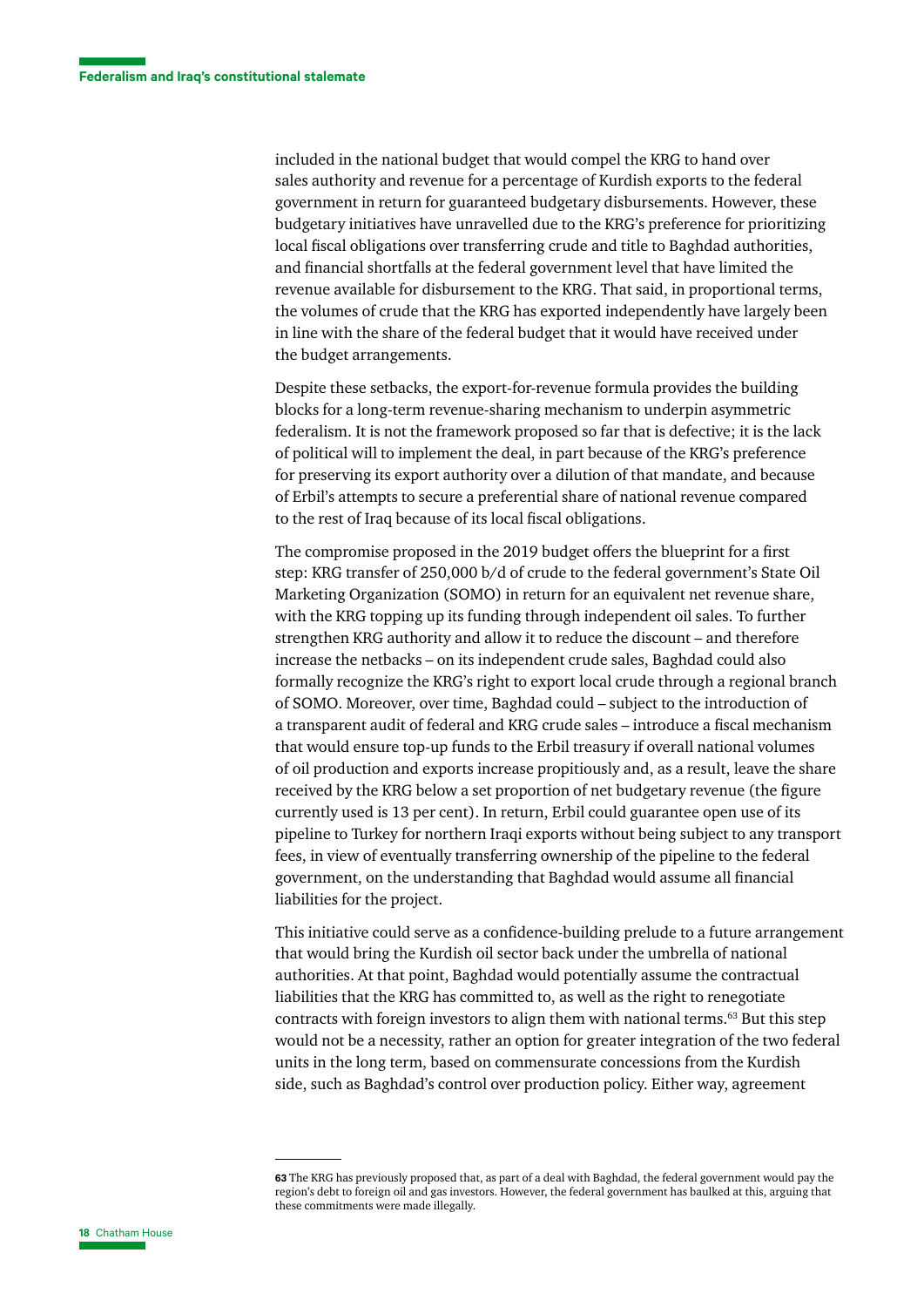on revenue management and sales authority would provide the basis for renewed discussion on a hydrocarbon law that would also address long-term obligations and liabilities.

More importantly, an oil deal could be used as a basis to readdress long-stymied revenue-sharing legislation and long-term mechanisms for budgetary distribution that will bolster stability. Concluding a workable law acceptable to both Erbil and Baghdad has long required a key concession by the KRG: acknowledging that limiting the federal government's fiscal and monetary powers, and making it little more than a distribution hub for Iraqi revenue, is a non-starter for most if not all Arab-Iraqi factions, and that any formula must preserve Baghdad's current spending power. A deal that finally and unambiguously recognizes the legality of Kurdish oil sales and the mechanisms for future oil revenue distribution (for example, by making budgetary disbursements to the KRG a first-line budget item) could provide the KRG with long-term confidence in its access to its unimpeded share of the national budget. The federal government would remain fiscally powerful, but that would be part of the essence of asymmetric federalism in the Iraqi case.

## **An oil deal could be used as a basis to readdress long-stymied revenue-sharing legislation, and long-term mechanisms for budgetary distribution that will bolster stability.**

Secure fiscal arrangements to consolidate an asymmetric federal framework could also unlock new opportunities to resolve disputed territories, such as Kirkuk, by reducing the financial incentive for independent control on both sides. A KRG that is secure in the knowledge that its access to revenue flows will not be impeded, and a federal government that is confident that Kurdish demands to control the city are not linked to secession aspirations, may both be willing to consider joint arrangements for this and other territory. This arrangement could begin with joint political, security and economic administration of Kirkuk, with authority and revenue collection divided equally between the federal and regional governments. If this model can be shown to reduce tensions and conflict, it could be introduced into new mechanisms to manage any other disputed territories that are likely to create an obstacle to agreeing internal borders between the Kurdistan region and the rest of Iraq. Moreover, it would address some of the most complicated security sector issues that need to be confronted, including joint operations and the areas of responsibility and movements of Kurdish and Iraqi federal troops.

An asymmetric federalism model between Baghdad and Erbil would not be without its difficulties. One possible area of tension is long-term Kurdish representation in the federal government, although there are numerous examples worldwide of regions with independent governing institutions that also enjoy full participatory rights in national governments (as is the case with Quebec in Canada). What will be critical is to agree a broadly accepted and unambiguous constitutional formula that lays out the division of powers between the region and the federal government, and which aims at integrating the two rather than separating them.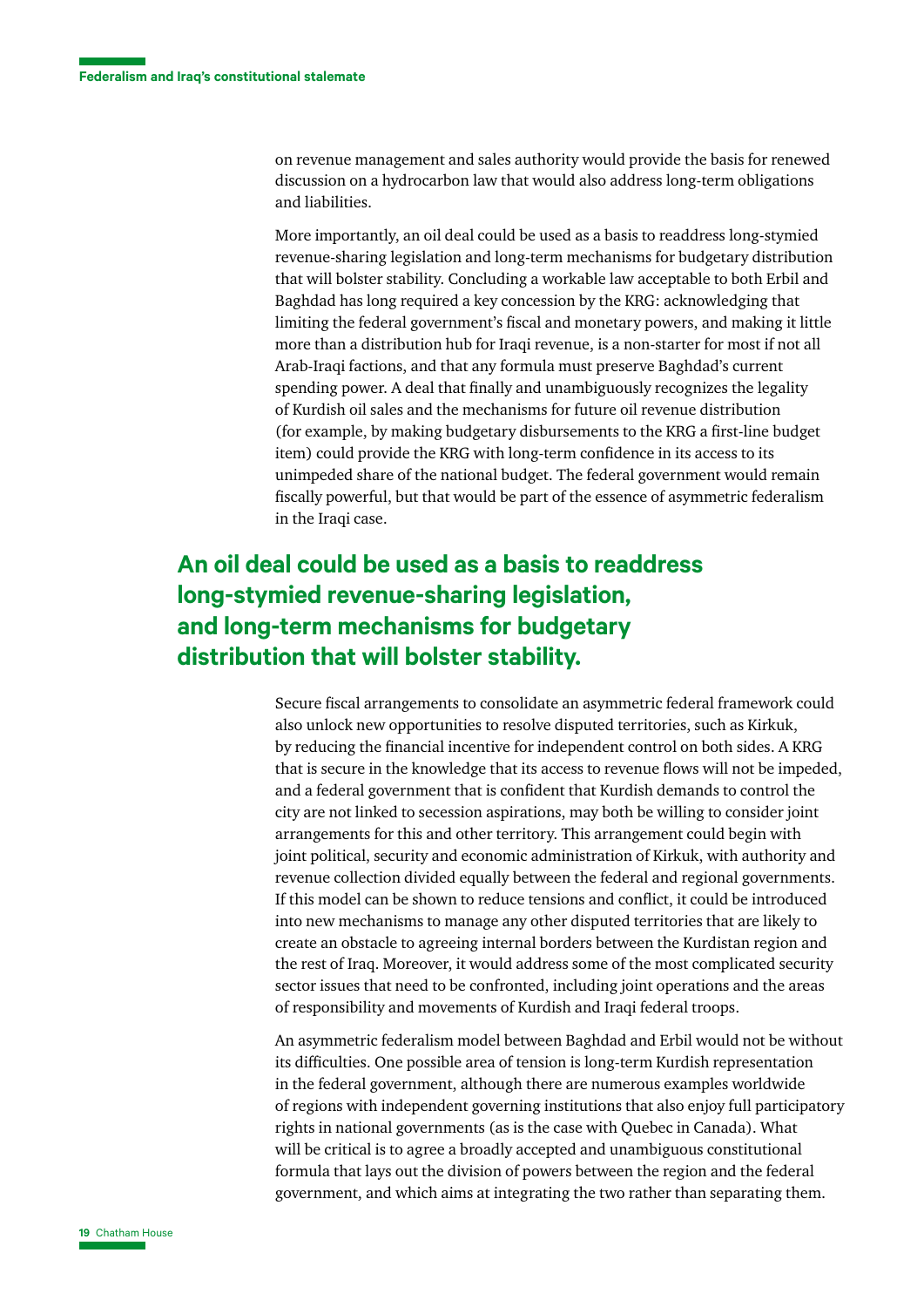Consequently, constitutional reform of some sort will eventually be necessary to codify asymmetric federalism. A long-term agreement will require the KRG to concede that the current constitution, while legally valid, is not workable in its present form given the prevailing politics. Articles 110 (listing the powers of the federal government), 112 (on oil sector management), 115 (giving competent authority to regions and provinces), and 116 to 121 (defining the establishment and powers of regions)<sup>64</sup> would need to be renegotiated to systematize the unique relationship between Baghdad and the KRG, while reinforcing the federal government's authority in the rest of Iraq. Other key articles covering executive, legislative and judicial authority would also need to be negotiated and amended to reflect the new arrangement.

Constitutional reform of any sort is likely to run into two major hurdles: Kurdish opposition; and a backlash in the rest of Iraq to asymmetric federalism proposals. Since its introduction, Erbil has consistently opposed any efforts to amend the constitution for fear that any changes would include measures to undermine their autonomous powers and strengthen the federal government at their expense. Article 142 of the constitution created provisions for an early review of the text when the document was first approved, but it also provided the KRG with an effective veto over any changes.<sup>65</sup> In the end, Kurdish refusal to countenance serious debate over amending regional powers provisions helped to stymie this process. The constitution does make alternative provisions for amendments to be proposed; according to Article 126, amendment measures can be initiated by the president and prime minister collectively, or by one-fifth of the Council of Representatives, with the articles of amendment subsequently put to a national referendum for approval. However, Kurdish opposition to any form of constitutional amendment has been an insurmountable obstacle to any initiatives, including most recently in November 2019, when the Council last discussed a constitutional review.66 The KRG's solution to the federalism impasse has been simple: implement the provisions that already exist in the constitution.

However, rather than weakening the KRG or threatening the security and integrity of the Kurdistan region, it would be to the region's advantage to amend the constitution as the final stage in a process that is designed to reflect KRG exceptionalism and codify measures that solidify a mutually advantageous relationship with Baghdad based on the current status quo. It would enshrine and protect Erbil's special status and its autonomy, while giving Baghdad greater confidence in the long-term ambitions of its Kurdish partner. Moreover, by introducing constitutional reform at the end of the negotiating process, not the beginning, it could be used to codify deals reached on oil, revenue-sharing, territorial control and power-sharing once there is confidence that both sides are willing to implement them as agreed.

**<sup>64</sup>** For the text of the Iraqi constitution, see Republic of Iraq, 'Iraqi Constitution'.

**<sup>65</sup>** Article 142 mandated that the first parliament after passage of the constitution should form a committee to recommend to the Council of Representatives amendments to the constitution. Paragraph 4 of the article mandates that any changes are not rejected by two-thirds of voters in three or more provinces in a national referendum.

**<sup>66</sup>** See, for a recent example, Menmy, D. T. (2019), 'As Iraqi calls to amend constitution rise, Kurds fear loss of political gains', *Al-Monitor*, 18 November, [www.al-monitor.com/pulse/originals/2019/11/iraq-kurdistan](https://www.al-monitor.com/pulse/originals/2019/11/iraq-kurdistan-constitution-protests.html)[constitution-protests.html](https://www.al-monitor.com/pulse/originals/2019/11/iraq-kurdistan-constitution-protests.html).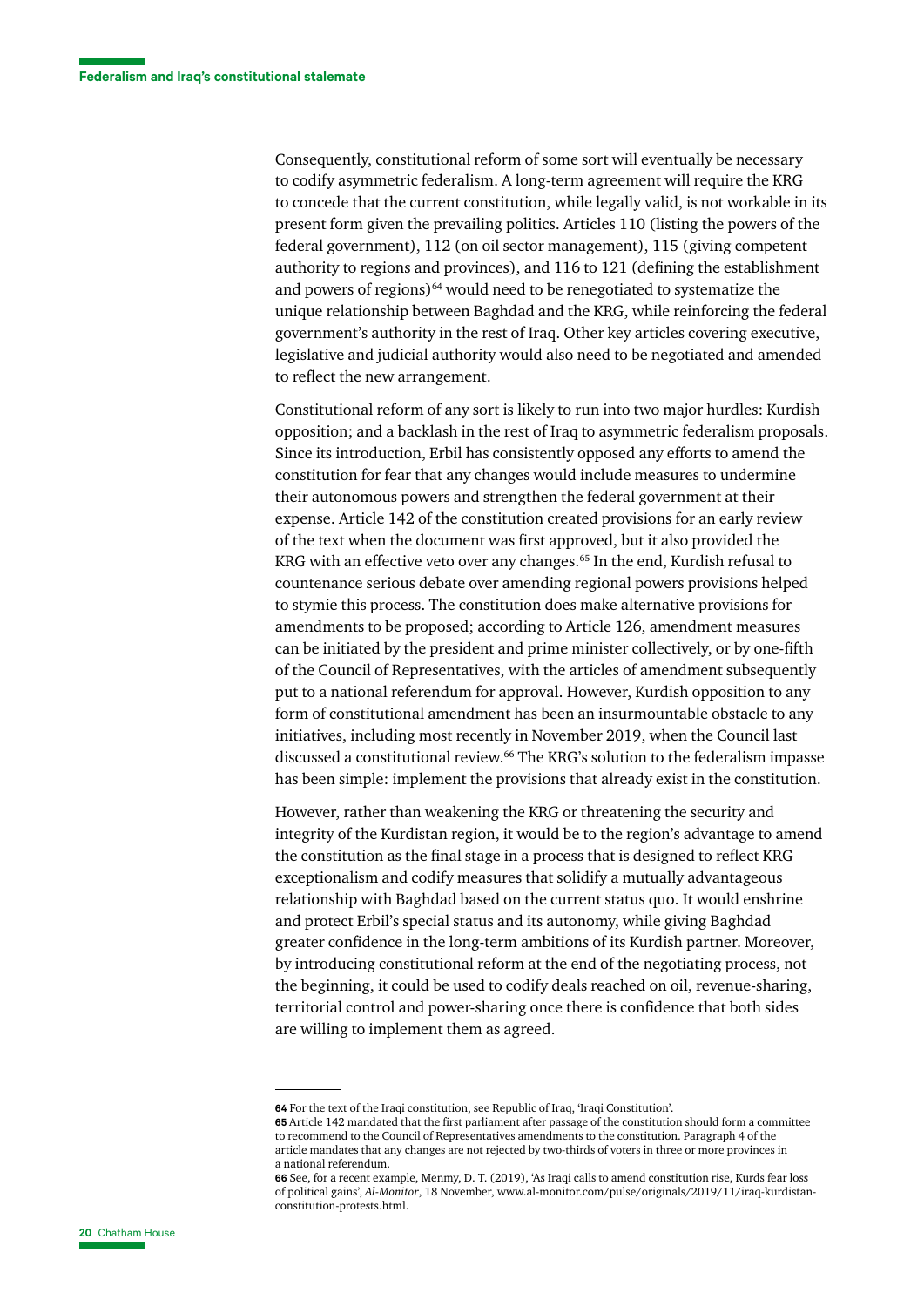One of the key challenges for the federal government in this process would be how to revisit the constitution without opening up a Pandora's box of other demands for concessions and amendments from other communities and provinces in the rest of Iraq. While Baghdad has generally acknowledged KRG exceptionalism (albeit reluctantly and inconsistently at times), it has also been cognizant that in responding to Kurdish fiscal and security demands, it must be sensitive to the need for equity with the rest of Iraq, especially the oil-producing governorates of the south. This recognition has checked the federal government's willingness to make concessions to Erbil in the past, especially in fiscal areas, for fear that it will engender a backlash in other Iraqi provinces and calls for equal measures to be applied outside the Kurdistan region.

History suggests that any initiative by the federal government will prompt some reaction in the non-Kurdish provinces, especially those that have been most vociferous in calling for a degree of autonomy for themselves. Thus, Baghdad will be forced to address its current relationship with the provinces it controls, and potentially offer a new social compact there that responds to at least some of the core provincial demands. One obvious way for the federal government to approach this challenge is to implement the decentralization measures mandated in existing legislation more systematically through the rest of Iraq.

As is the case with the KRG, revenue-sharing reform presents an opportune early confidence-building avenue that could provide the basis for wider initiatives. Successive governments have included direct fiscal disbursements of a portion of locally generated hydrocarbon revenue in the federal budget and, while these transfers have been prey to financial pressures at the centre, this formula nonetheless provides the basis for negotiating a longer-term mechanism for direct revenue-sharing with hydrocarbon-producing provinces, which could mitigate some of their likely grievances about asymmetric federalism. Local tax collection, including keeping a portion of custom receipts, is another possible mechanism. The process of constitutional reform itself would enable new dialogue between the federal and provincial governments to negotiate and agree on a long-term power-sharing arrangement that acknowledges the need for greater decentralization, while preserving core areas of federal government authority, and establishes the stable foundations for longer-term centre–periphery relations.

## **Conclusion**

Politics in Iraq over the past 15 years have demonstrated repeatedly the costs of failing to resolve the issue of federalism arrangements between the KRG and the federal government. The text of the 2005 constitution, which outlines a formula that gives primacy to regions and provinces over the centre, and which severely limits the powers of the federal government and its sovereign competent authority, reflects a unique moment in time. The balance of political forces was then overwhelmingly in favour of Iraq's Kurdish leaders, who, with the support of SCIRI and the US, were able to drive through their vision of a loosely federated Iraq state at the expense of the opinions of many of their Arab partners. However, as the federal government became more coherent and more powerful,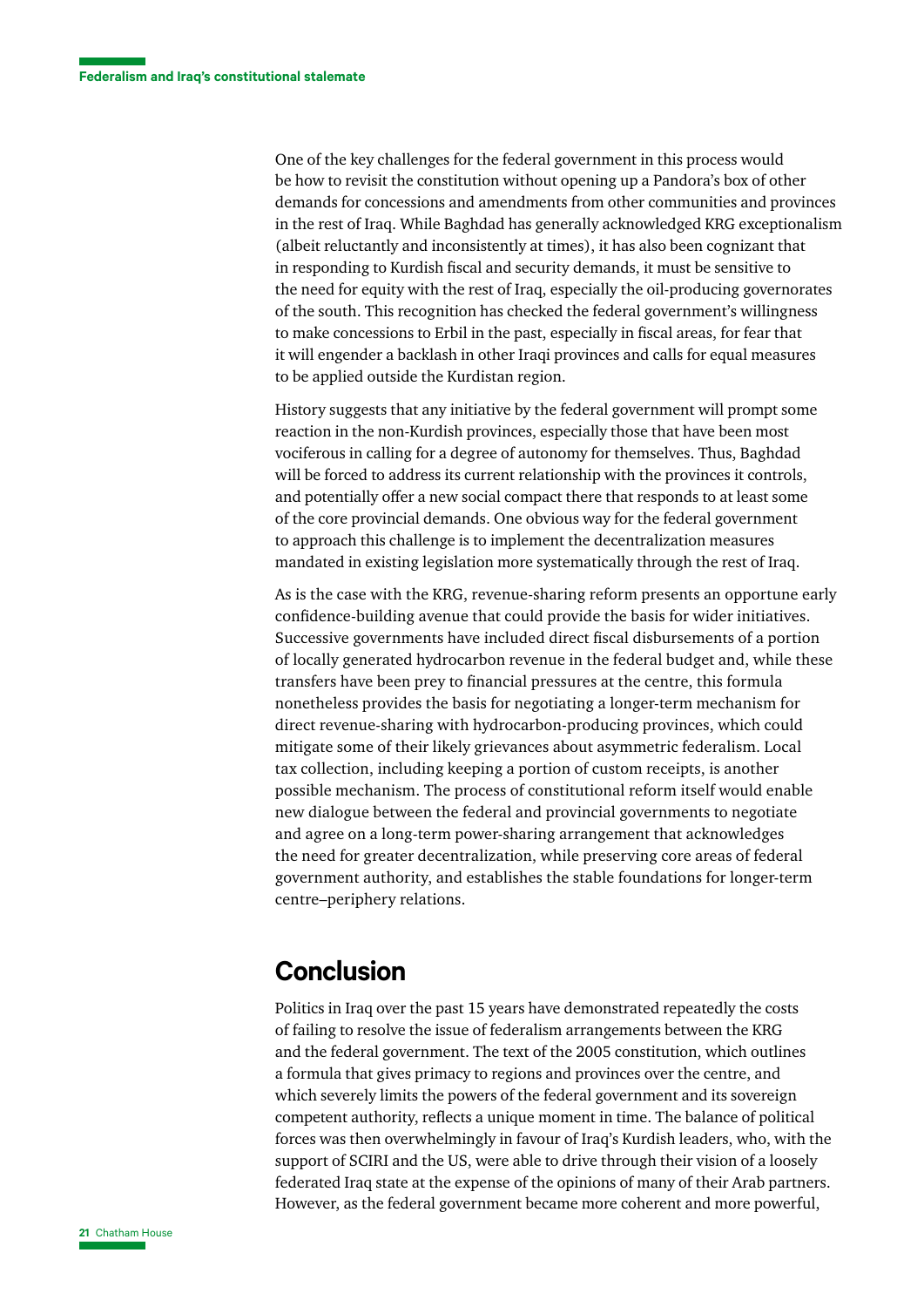its non-Kurdish leaders quickly rejected the notion of giving up power and the patronage that came with control in Baghdad, leading to the blockage of legislation that would have cemented the constitutional model. In the interim, Erbil has been able to preserve its exceptionalism in the Iraqi state, but it has lacked the financial resources, and the political and military power, either to impose loose federalism on the centre, or to secede.

As a result, the question of federalism has become a matter of enduring dispute between Erbil and Baghdad that has created continued enmity between the two sides and, on occasion, has been destabilizing for the country at large. As it has seeped into critically important areas such as the hydrocarbon sector, it has also resulted in the loss of considerable net revenue to the country overall, with the KRG arguably faring worse than the federal government in this regard. At the same time, it has led to lasting military tension in disputed territories, the status of which has been impossible to resolve while the wider federalism question has remained alive.

Yet, despite these pressures, a relatively stable status quo has been established between the federal government and the KRG over the past decade and a half. While Kurdish ambitions and demands have been challenged by Baghdad, the federal government has recognized the region's exceptionalism (at least within the borders that it presently controls). The mechanisms for managing various aspects of the relationship between the two, including financial and revenue-sharing frameworks, have been a source of regular dispute, but short-term solutions with long-term applications have been found. Throughout this period, the status of the KRG as an autonomous entity with its own exclusive government, institutions, laws and military forces has generally been recognized. Erbil has consistently called for the full implementation of the constitution and for legislation that would enable a loose form of federalism to be implemented across Iraq. Nevertheless, the KRG has increasingly come to terms with the reality that the federal government is unlikely to take any measures that will significantly reduce its own power.

Finding a way to codify the compromises that circumstance has forced Baghdad and Erbil to reach could offer an effective way to resolve the federalism question once and for all. The basis for confidence-building first steps lies in a variation of the export-for-revenue formula that has been discussed in recent budgets, especially as any enduring mechanism will require deals that go to the heart of the federalism dispute: revenue-sharing; defining legal competent authority; hydrocarbon sector management; and, territorial control. To make this work will require the political will to promote the formula, rather than insisting on maximalist agendas, and to cement these arrangements in new laws and, eventually, a new constitution.

If fiscal arrangement can be mutually agreed, it could offer new avenues for addressing wider federalism-related questions, such as resolving disputed territories and long-term security cooperation. Moreover, once the existential fear associated with decentralization has been eased, it could convince the government to introduce more systematic transfer of authority in the rest of Iraq that will empower local governments and address their demands for improved administration and power-sharing.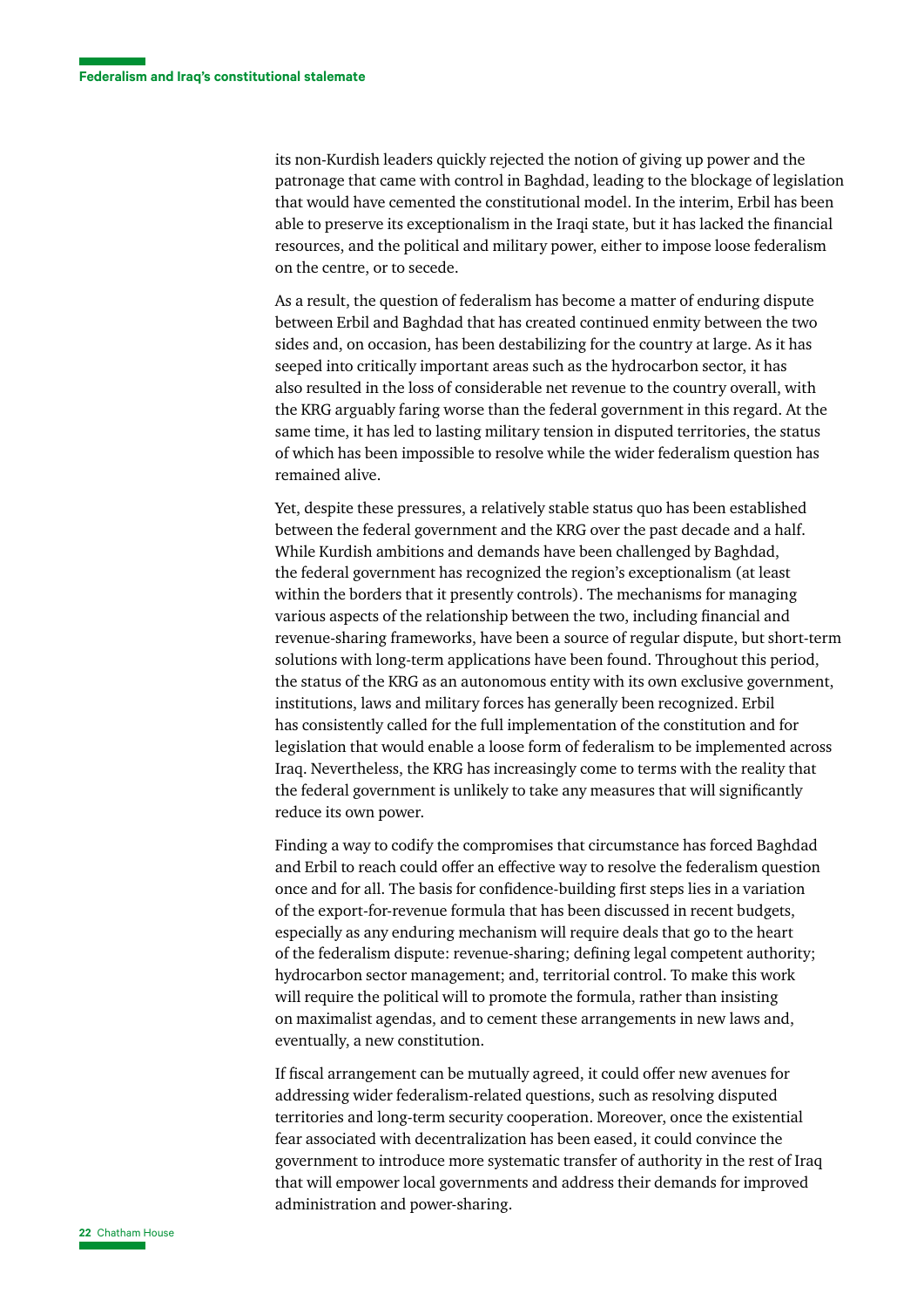# **About the author**

**Raad Alkadiri** is a senior director at the Boston Consulting Group's Center for Energy Impact. He previously served in the UK Foreign and Commonwealth Office in Baghdad.

# **Acknowledgments**

I would like to thank the Iraq Initiative at Chatham House, and especially Renad Mansour and Georgia Cooke, for all their support in writing this paper. Thanks also to Toby Dodge, Matt Amitrano, and Christine van den Toorn for reading and commenting on early drafts.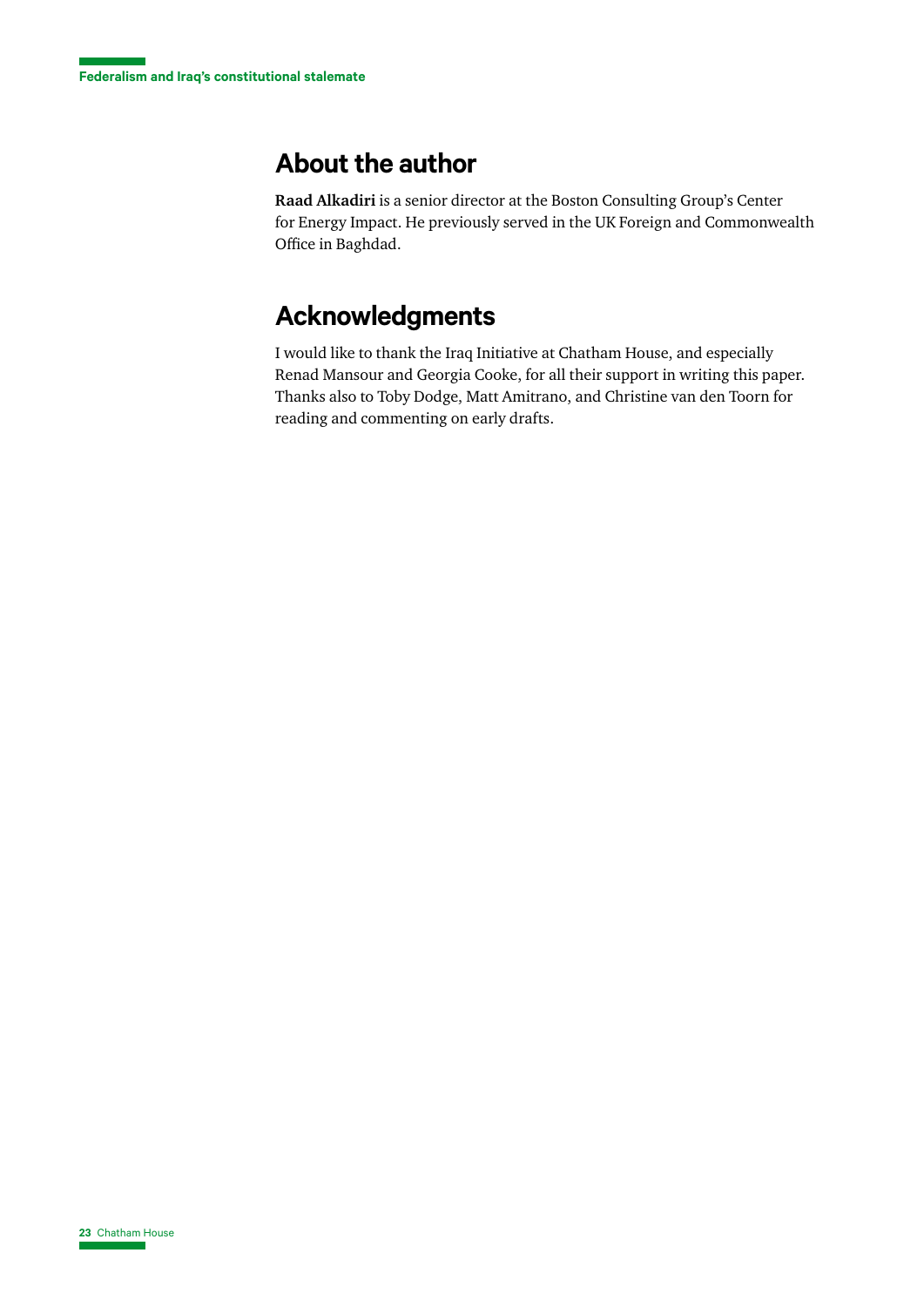All rights reserved. No part of this publication may be reproduced or transmitted in any form or by any means, electronic or mechanical including photocopying, recording or any information storage or retrieval system, without the prior written permission of the copyright holder. Please direct all enquiries to the publishers.

Chatham House does not express opinions of its own. The opinions expressed in this publication are the responsibility of the author(s).

Copyright © The Royal Institute of International Affairs, 2020

Cover image: A view of the Iraqi parliament floor in Baghdad on 21 December 2010. Photo credit: AFP Photo/Ali Al-Saadi/Getty Images

ISBN 978 1 78413 428 0

This publication is printed on FSC-certified paper. [designbysoapbox.com](http://designbysoapbox.com/)